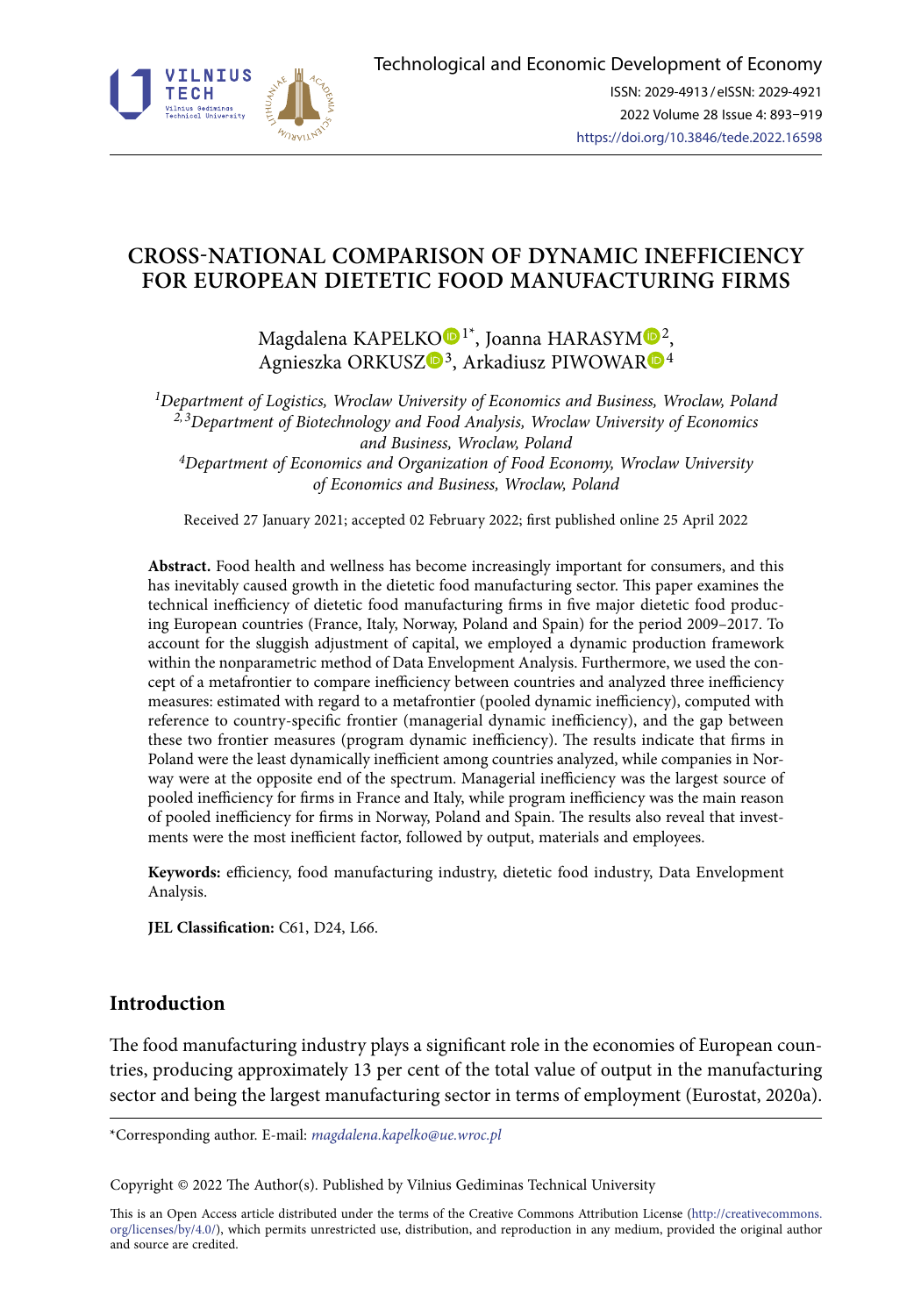It is the largest sector within bioeconomy that refers to economic activities that use renewable biological resources from land and sea to produce food, materials and energy, leading to a more resource-efficient and sustainable economy (Ramcilovic-Suominen & Pülzl, 2018). Within the European food manufacturing sector, the dietetic food sector is gaining popularity and importance as consumer health and wellness awareness towards food continues to grow (Herath et al., 2008; Domínguez Díaz et al., 2020). This development comes with the increasing availability of health information, together with ageing populations and growing risk of lifestyle-related diseases (Kearney, 2010; El Bilali et al., 2019). Adopting healthy diets and increased cautiousness about food ingredients is linked to growing attention to maintaining healthy lifestyles and preventing diseases or serious and life-threating food allergies and intolerances (such as gluten intolerance) (European Commission, 2016; Afshin et al., 2019). This is all related to sustainability and corporate social responsibility (CSR), as healthy food choices are often sustainable choices (Health Council of the Netherlands, 2011; Esteve-Llorens et al., 2020). In fact, sustainable diets are defined as being beneficial to health, ensuring food safety, and being economically affordable and respectful of ecosystems (Food and Agriculture Organization, 2010). In addition, among firms' CSR activities one can find business practices related to product safety and healthiness (Auer & Schuhmacher, 2016).

The dietetic food manufacturing industry is part of other food manufacturing and concerns the production of dietetic foods or foods for particular nutritional use. Dietetic foods comprise foodstuffs whose composition and manufacturing process are designed to meet special nutritional purposes (European Parliament and the Council,  $2009$ <sup>1</sup>. Examples of dietetic foods include food for infants and young children, slimming foods, dietary food for special medical uses, sports foods, food for people with gluten intolerance, low-sodium foods and food for people suffering from diabetics (Eurostat, 2008; Bragazzi et al.,  $2017$ )<sup>2</sup>. Dietetic foods are also closely related to functional foods, which are foods consumed as a part of the usual diet and providing health effects that go beyond traditional nutritional benefits (Stein & Rodríguez-Cerezo, 2008; Küster-Boluda & Vidal-Capilla, 2017). The growing consumer attention towards healthy foods becomes evident by looking at statistics on the European dietetic food manufacturing sector, which show that between 2011 and 2016 the number of firms and employment in this industry increased by 51 per cent and 24 per cent, respectively, while its value added grew by 11 per cent between 2013 and 2016 (Eurostat, 2020a).

Despite the growing popularity of dietetic food and the increasing importance of this industry, the academic literature has devoted very limited attention to the performance of firms comprising this industry. In particular, no research has been undertaken into the (in) efficiency of this industry<sup>3</sup>. Efficiency or inefficiency measures analyze technological and

 $<sup>1</sup>$  In the European classification of economic activities (NACE Rev. 2), dietetic food manufacturing is a subsector</sup> labelled as "Manufacture of homogenized food preparations and dietetic food".

<sup>&</sup>lt;sup>2</sup> It is worth pointing out that, in Europe, the term "dietetic food" is currently being replaced by the term "food for specific groups" (European Parliament and the Council, 2013). However, as the NACE Rev.2 classification still uses the term "dietetic food" and our study follows this classification, we refer in this paper to the industry under study as the dietetic food sector.

<sup>&</sup>lt;sup>3</sup> We note that the only related study referring to performance of dietetic food is Gołaś and Bieniasz (2016), which analyzed the relationship between inventory management and financial performance of food manufacturing in Poland, including the subsector of dietetic food. However, their analysis focuses on financial ratios such as ROA rather than on efficiency.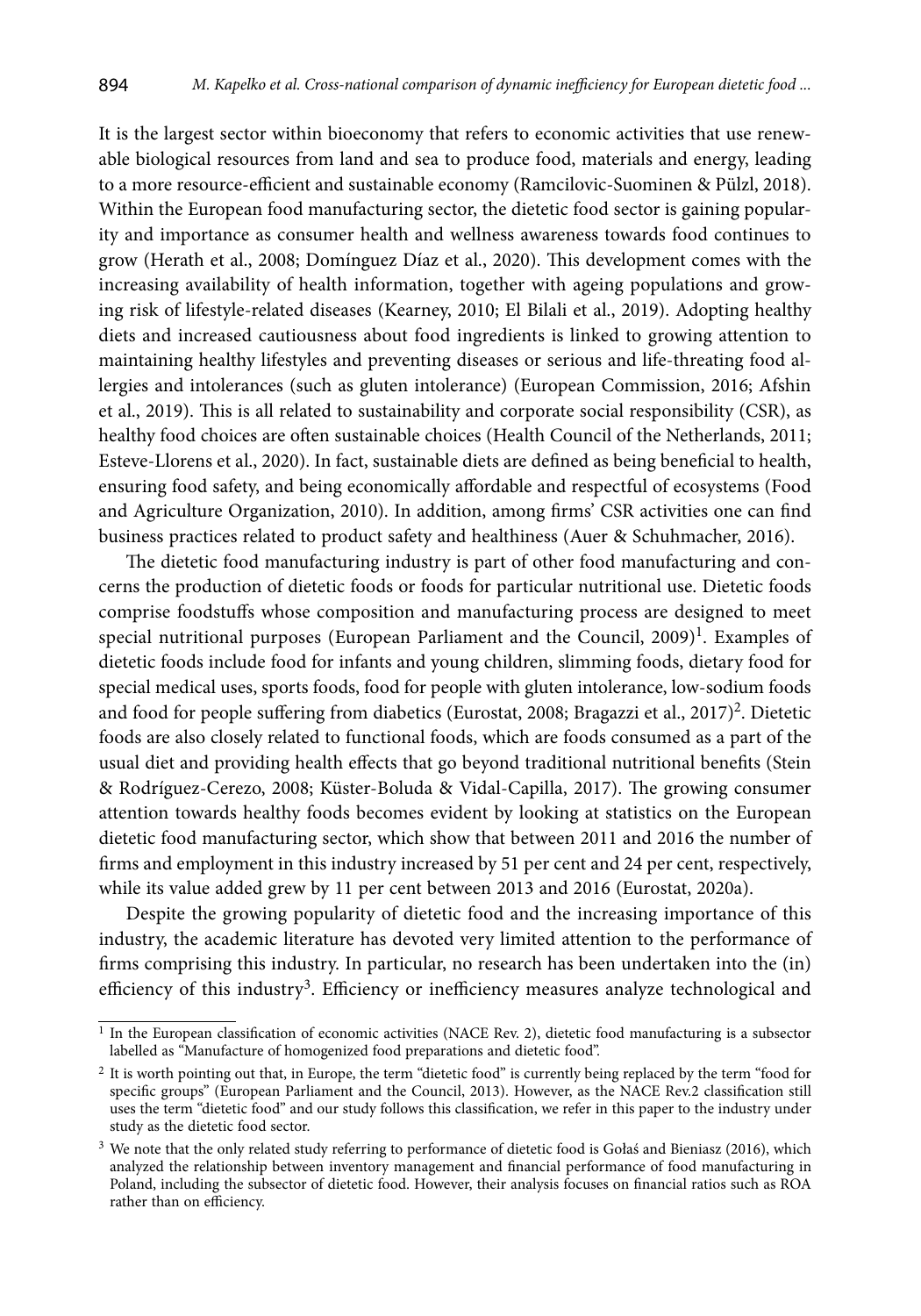economic relationships between output production and input consumption (Morrison-Paul & Siegel, 2006) and provide information on how well a company transforms its inputs into outputs in relation to benchmark of best practice companies<sup>4</sup>. In contrast, many studies have analyzed the inefficiency of gross food manufacturing sector (e.g., Setiawan et al., 2012; Giokas et al., 2015; Gardijan & Lukač, 2018; Kedžo & Lukač, 2021), or several subsectors within food manufacturing (e.g., Ali et al., 2009; Shee & Stefanou, 2015; Boyd & Doolin, 2021). A vast amount of research has also been devoted to the inefficiency analysis of specific subsectors of food processing, such as meat processing (Kapelko, 2017; Kapelko & Oude Lansink, 2018), dairy processing (Soboh et al., 2014; Kapelko & Oude Lansink, 2017; Čechura & Žáková Kroupová, 2021), oils (Dios-Palomares & Martínez-Paz, 2011; Niavis et al., 2018), or sugar (Mulwa et al., 2009; Carlucci et al., 2021). Inefficiency studies of several subsectors of food manufacturing have also analyzed other food industries, but without distinguishing the manufacturing of dietetic food (see, e.g., Rezitis & Kalantzi, 2016; Rudinskaya, 2017; Kapya et al., 2018)<sup>5</sup>. The aforementioned papers for the assessment of efficiency applied both Data Envelopment Analysis (DEA) of Charnes et al. (1978) and Banker et al. (1984) (e.g., in the studies by Setiawan et al., 2012 or Giokas et al., 2015) and Stochastic Frontier Analysis (SFA) of Aigner et al. (1977) (e.g., in the studies by Rudinskaya, 2017 or Shee & Stefanou, 2015), with one study that relied on both techniques (Mulwa et al., 2009). Within the papers that relied on DEA, various efficiency measures are used that operationalize the paths to the frontier of best practice firms for inefficient firms, with the vast majority being radial models (e.g., in the studies by Setiawan et al., 2012; Rezitis & Kalantzi, 2016 or Kedžo & Lukač, 2021). Only few papers considered directional efficiency measures (Kapelko, 2017) or slack-based directional efficiency measures (Kapelko & Oude Lansink, 2017, 2018). Furthermore, all papers assumed input- or output-orientation in the DEA models, focusing on the ability of firms to minimize input use in the production of a given set of outputs or the ability to maximize output from a given set of inputs. None of the papers, however, applied DEA models in the full input-output-investment space, allowing for a simultaneous increment in outputs and investments, and a reduction of inputs. Furthermore, all papers made some assumptions of the DEA model such as that of convexity and returns to scale without appropriate testing if these assumptions hold.

As no research has been devoted to the analysis of the inefficiency of food manufacturing firms that engage in the production of dietetic food, the present paper aims to fill this gap in the literature and contributes by studying the inefficiency of these firms in the European context. The measurement of firms' inefficiency is a relevant topic for managers and policy makers. It can provide important insights into the performance of the sector and its competitiveness, as well it can support the design of firms' strategies and government policies targeted at improvement of performance. The food manufacturing industry is relatively capital-intensive, so the capital and investment changes require appropriate modelling of

<sup>4</sup> The literature uses both the terms "efficiency" and "inefficiency". Because the mathematical measures we apply define firms' performance in terms of inefficiency, to be consistent we use the term "inefficiency" throughout the paper.

<sup>&</sup>lt;sup>5</sup> The well-established and large body of research analyses the efficiency and productivity at the farm level (e.g., Lambarraa et al., 2016; Namiotko & Baležentis, 2017; Li et al., 2018; Hansson et al., 2020).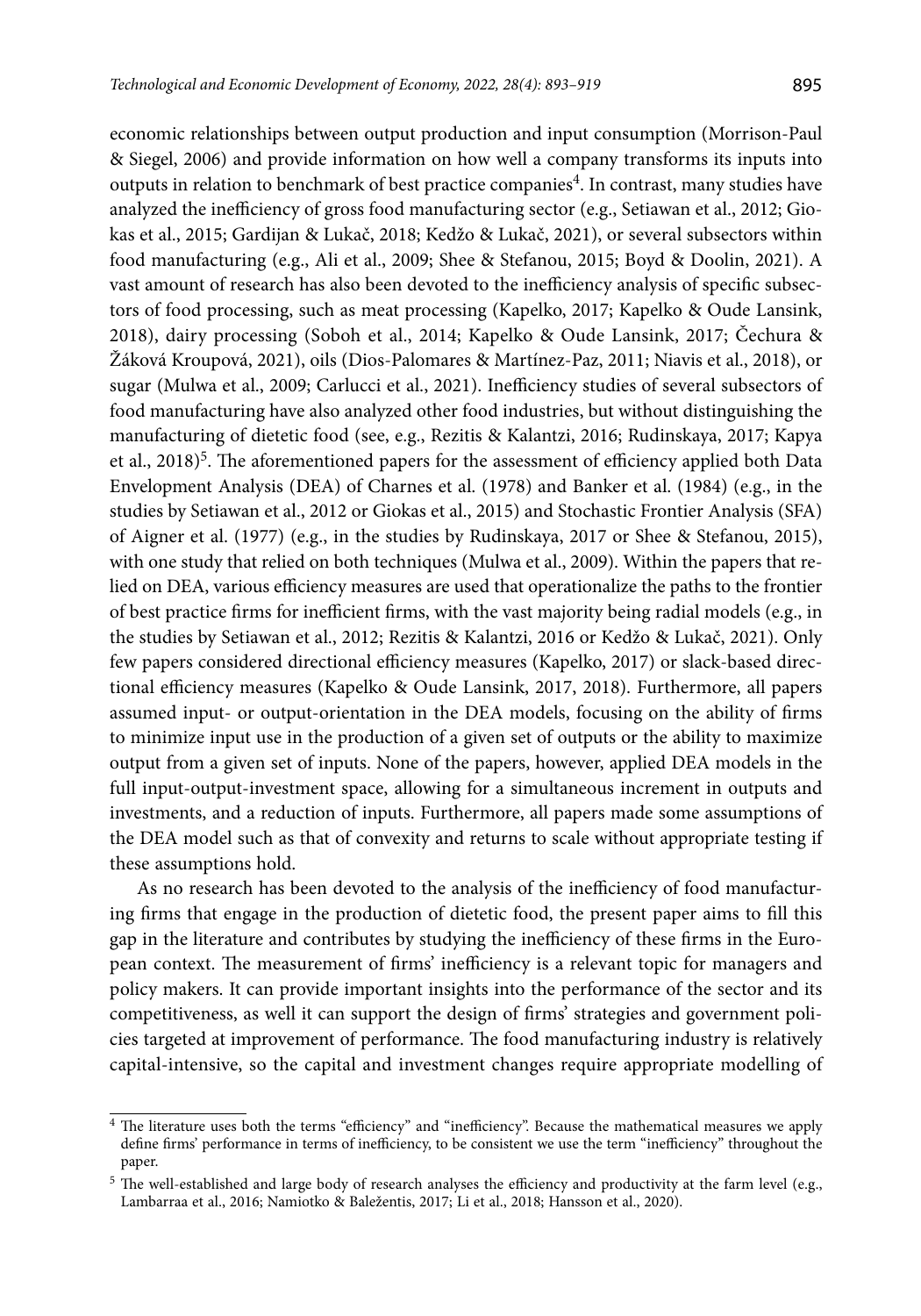the inefficiency accounting for sluggish responses and capital adjustment costs related to learning curves, training and education (Morrison-Paul, 1997). This can be achieved via a recent method of the measurement of dynamic inefficiency (Silva et al., 2015, 2021; Kapelko et al., 2014) that represents adjustment cost technology. Hence, in the present study, the evidence on the inefficiency of dietetic food industry is provided using the dynamic method. Furthermore, in differentiation to previous research, we apply the dynamic model in the full input-output-investment space that allows to optimize on these three dimensions with the aim to measure firms' inefficiency. In the empirical implementation of dynamic inefficiency measures we apply DEA. For the unbiasedness of our results, we use recently developed statistical results to test the convexity assumption of the DEA model, as well to test the returns to scale (Kneip et al., 2016; Simar & Wilson, 2020).

The empirical analysis of this paper focuses on the recent dataset of the firms that represent five European countries (France, Italy, Poland, Norway and Spain) engaged in the production of dietetic foods over the period 2009–2017. In general, the inefficiencies for the countries included in the analysis cannot be directly compared between them due to differences in technologies. In order to be able to appropriately model the differences in inefficiency between these countries, we further apply the concept of a metafrontier (Battese et al., 2004; O'Donnell et al., 2008) and compute two inefficiency measures – one with regard to a metafrontier calculated for all firms in the sample regardless of the country, and one with reference to a country-specific frontier assessed separately for firms in each country – and then calculate a gap between the metafrontier and the country-specific frontier.

The paper contributes to the literature in several ways. Firstly and most importantly, it is the first study that analyzes the performance and inefficiency of firms representing the manufacturing of dietetic food. We believe this is an important contribution as so far no research has been devoted to the assessment of the performance of firms comprising this sector. Given the growth of this sector and increasing popularity of dietetic food among consumers, it is important to know if it goes in line with improving firms' performance and efficiency. Secondly, in contrast to most existing papers on the measurement of firms' inefficiency in other sectors of food manufacturing that focused on the input-oriented or outputoriented measurements (e.g., Kapelko & Oude Lansink, 2017; Gardijan & Lukač, 2018; Kedžo & Lukač, 2021), the present paper looks at efficiency appraising due to the changes in three dimensions of inputs, outputs and investments simultaneously. In most of practical situations it is desirable to use the inefficiency measures in the full input-output-investment space, in which units are able to optimize inputs, outputs and investments, as it is assumed in this study. Thirdly, this study differs from the papers on the measurement of firms' inefficiency in other sectors of food manufacturing in terms of exploiting the new statistical results that have been recently developed on testing the convexity and returns to scale in DEA (Kneip et al., 2016; Simar & Wilson, 2020).

The paper proceeds as follows. The measures of dynamic inefficiency are presented in the next section. The data used are described in Section 2, and empirical results are discussed in Section 3. Conclusions are given in the last Section.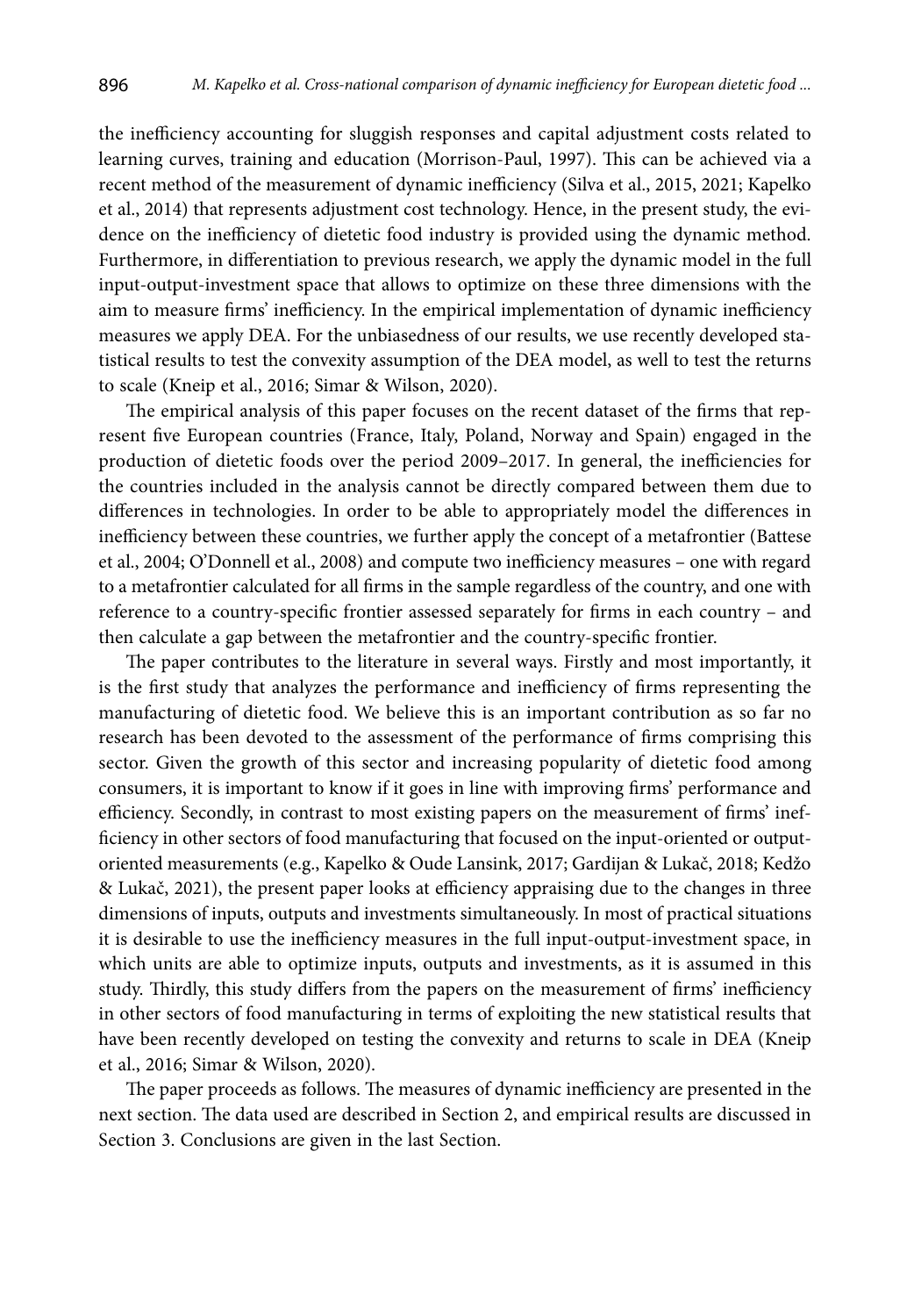# **1. Measuring dynamic inefficiency of the European dietetic food firms – within-country dynamic inefficiency and country gap**

The literature distinguishes two main approaches to the measurement of efficiency: (1) a static framework (Farrell, 1957; Varian, 1984) that does not take into account the intertemporal linkages of firms' production decisions and in which firms are assumed to instantaneously adjust inputs and outputs to their optimal levels; and (2) a dynamic framework (Silva & Stefanou, 2003, 2007) that considers that current production possibilities constrain or enhance future production decisions and models the sluggish adjustment of quasi-fixed inputs to their optimal levels. We have opted for the dynamic approach to the measurement of efficiency because the static one is too restrictive and, in the presence of dynamic interdependence and sluggish adjustment, might result in a misleading estimation of efficiency (Kapelko et al., 2014; Aparicio & Kapelko, 2019). In the dynamic approach, the gradual adjustment of quasi-fixed factors occurs by imposing adjustment costs. Adjustment costs are transaction or reorganization costs that are inevitably incurred when investing in quasi-fixed factors, such as the costs of searching for new equipment or learning to use this equipment<sup>6</sup>.

The literature on measuring dynamic efficiency within adjustment cost framework has developed following two approaches: one involving SFA in the studies by Rungsuriyawiboon and Stefanou (2007), Serra et al. (2011) or Minviel and Sipiläinen (2021), and one based on DEA in the studies by Silva et al. (2015), Kapelko et al. (2014) or Baležentis and Oude Lansink (2020). In the present study, we have used DEA due to its flexibility as it does not impose restrictive assumptions on the specification of the technology. In addition, the main assumptions of DEA can be now tested following recent statistical results (Kneip et al., 2016; Simar & Wilson, 2020). The literature has proposed several measures to determine the technical efficiency of decision making units (DMUs) in the DEA context. In this study, we rely on the directional distance function (Chambers et al., 1998) and, in particular, its dynamic representation (Silva et al., 2015) due to its relevant properties such as flexibility, duality, units invariance and translation invariance7. Dynamic directional distance function can assume input orientation, in which a decision maker seeks to minimize variable inputs and maximize investments; output orientation, in which maximization of outputs is pursued; or graph orientation, which combines input- and output-oriented models by aiming for simultaneous contraction of variable inputs, and expansion of outputs and investments (in this case, inefficiency is determined in the full input-output-investment space). The present paper seeks to determine dynamic technical inefficiency in the full input-output-investment space, as it is reasonable to assume that firms in the industry under study focus on all three of these dimensions in their production decisions.

Let us now provide the mathematical representation of dynamic directional distance function in the full input-output-investment space. Let us assume a data series (**y**, **k**, **x**, **I**)

<sup>6</sup> A further strand of dynamic efficiency studies models the network structure of firms' production systems (for example, output in one stage of production in one period is used as input in the second stage for the next period or quasi-fixed inputs are used as outputs in the current period and as inputs in the next period). The studies include, for example, Färe and Grosskopf (1996), Nemoto and Goto (2003), Chen (2009), Tone and Tsutsui (2014) or Fukuyama and Weber (2017).

<sup>7</sup> Directional distance function is a version of the shortage function by Luenberger (1992a, 1992b).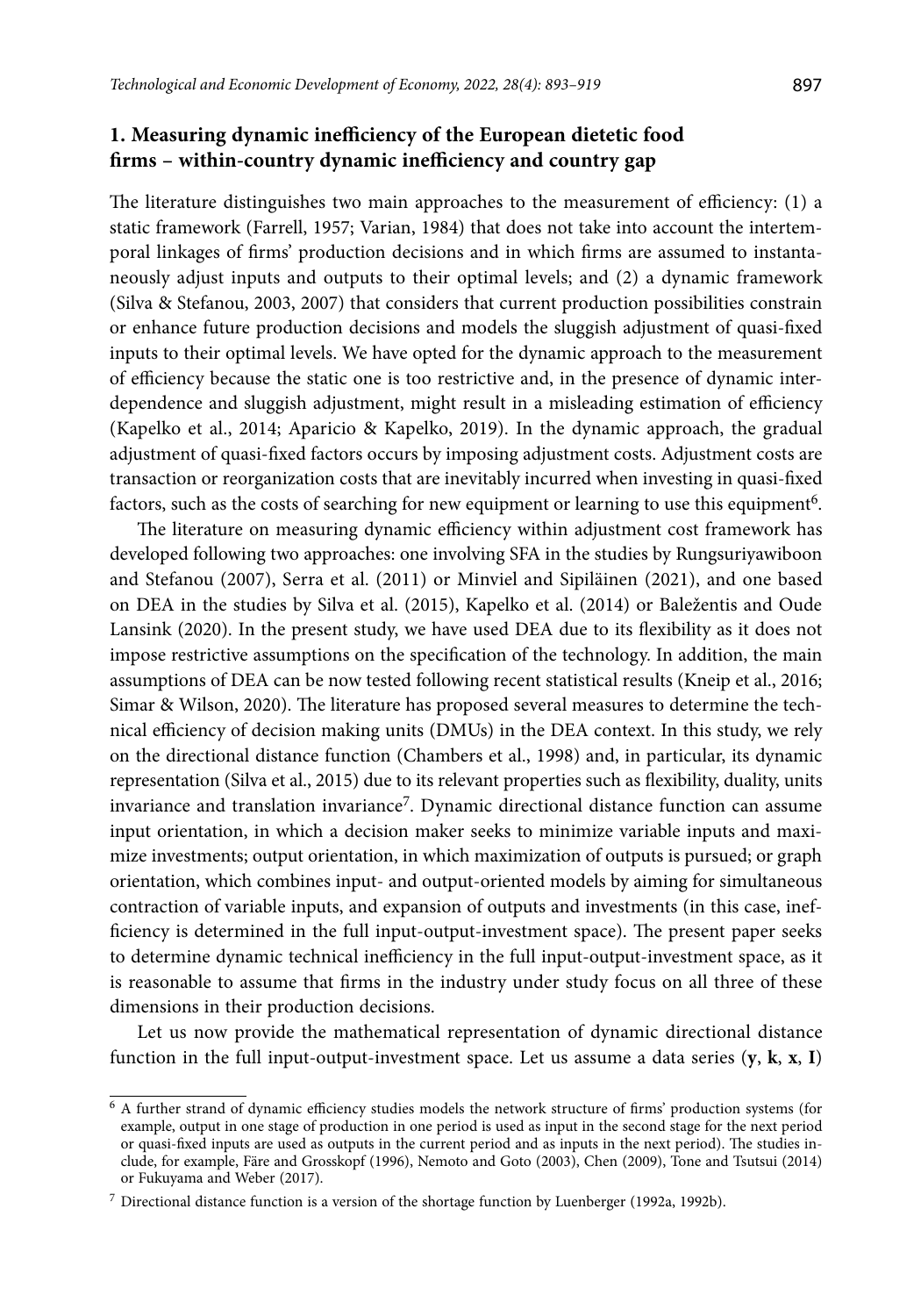that represents  $j = 1, ..., n$  DMUs that produce s outputs (denoted as  $y$ ), using f quasi-fixed inputs (denoted as **k**), m variable inputs (denoted as **x**), and f gross investments in quasi-fixed inputs (denoted as **I**). The variable inputs could comprise of labor and materials, quasi-fixed inputs could be capital, investments could be undertaken in the capital, and all of these factors are used in the production of revenues, as in the context of our empirical analysis of the dietetic food industry in European countries. The dynamic directional distance function in the full input-output-investment space is defined as follows (Silva et al., 2021):

$$
\vec{D}(\mathbf{x}, \mathbf{I}, \mathbf{y}, \mathbf{k}; \mathbf{g}^x, \mathbf{g}^I, \mathbf{g}^y) = \max \left\{ \beta \in \mathfrak{R} : (\mathbf{x} - \beta \mathbf{g}^x, \mathbf{I} + \beta \mathbf{g}^I, \mathbf{y} + \beta \mathbf{g}^y) \in P(\mathbf{y} : \mathbf{k}) \right\}
$$
\nif  $(\mathbf{x} - \beta \mathbf{g}^x, \mathbf{I} + \beta \mathbf{g}^I, \mathbf{y} + \beta \mathbf{g}^y) \in P(\mathbf{y} : \mathbf{k})$  for some  $\beta$  (1)  
\n
$$
\vec{D}(\mathbf{x}, \mathbf{I}, \mathbf{y}, \mathbf{k}; \mathbf{g}^x, \mathbf{g}^I, \mathbf{g}^y) \rightarrow -\infty \quad \text{if } (\mathbf{x} - \beta \mathbf{g}^x, \mathbf{I} + \beta \mathbf{g}^I, \mathbf{y} + \beta \mathbf{g}^y) \notin P(\mathbf{y} : \mathbf{k}),
$$

where  $\mathbf{g}^x$ ,  $\mathbf{g}^I$  and  $\mathbf{g}^y$  are non-zero vectors determining the direction for variable inputs, investments and outputs,  $\beta$  is a measure of dynamic technical inefficiency, and  $P(y: \mathbf{k})$  is the input requirement set (representing the dynamic production technology). The dynamic directional distance function measures dynamic technical inefficiency for each firm, given the input-output-investment space, and represents the maximum contraction in variable inputs in the direction of  $g^x$  and, simultaneously, the maximum expansion in gross investments in the direction of  $g<sup>I</sup>$  and in outputs in the direction of  $g<sup>y</sup>$ .

Dynamic production technology, which transforms variable inputs and gross investments into outputs at a given level of quasi-fixed inputs, is defined as follows (Silva & Stefanou, 2003):

$$
P(\mathbf{y} : \mathbf{k}) = \{(\mathbf{x}, \mathbf{I}) \text{ can produce } \mathbf{y}, \text{ given } \mathbf{k}\}. \tag{2}
$$

Based on Silva et al. (2021) and Aparicio and Kapelko (2019), the dynamic directional distance function in the full input-output-investment space to evaluate firm 0 can be determined using DEA as follows:

$$
\vec{D}\left(x_0, I_0, y_0, k_0; g_0^x, g_0^I, g_0^y\right) = \text{Max } \beta
$$
  
s.t. 
$$
\sum_{j=1}^n \lambda_j x_{ij} \le x_{i0} - \beta g_{i0}^x, \qquad i = 1, ..., m
$$

$$
\sum_{j=1}^n \lambda_j y_{rj} \ge y_{r0} + \beta g_{r0}^y, \qquad r = 1, ..., s
$$

$$
\sum_{j=1}^n \lambda_j \left(I_{hj} - \delta_h k_{hj}\right) \ge \left(I_{h0} - \delta_h k_{h0}\right) + \beta g_{h0}^I, \quad h = 1, ..., f
$$

$$
\sum_{j=1}^n \lambda_j = 1,
$$

$$
\lambda_j \ge 0, \qquad j = 1, ..., n \text{ (3)}
$$

in which  $\delta_h$  denotes depreciation rates and  $\lambda$  is the intensity vector of firm weights. Dynamics are incorporated in Eq. (3) through constraint on investments; the model imposes convexity (which implies that points on the frontier used to evaluate observations are constructed using the linear combinations of actual data points) and assumes variable returns to scale (VRS).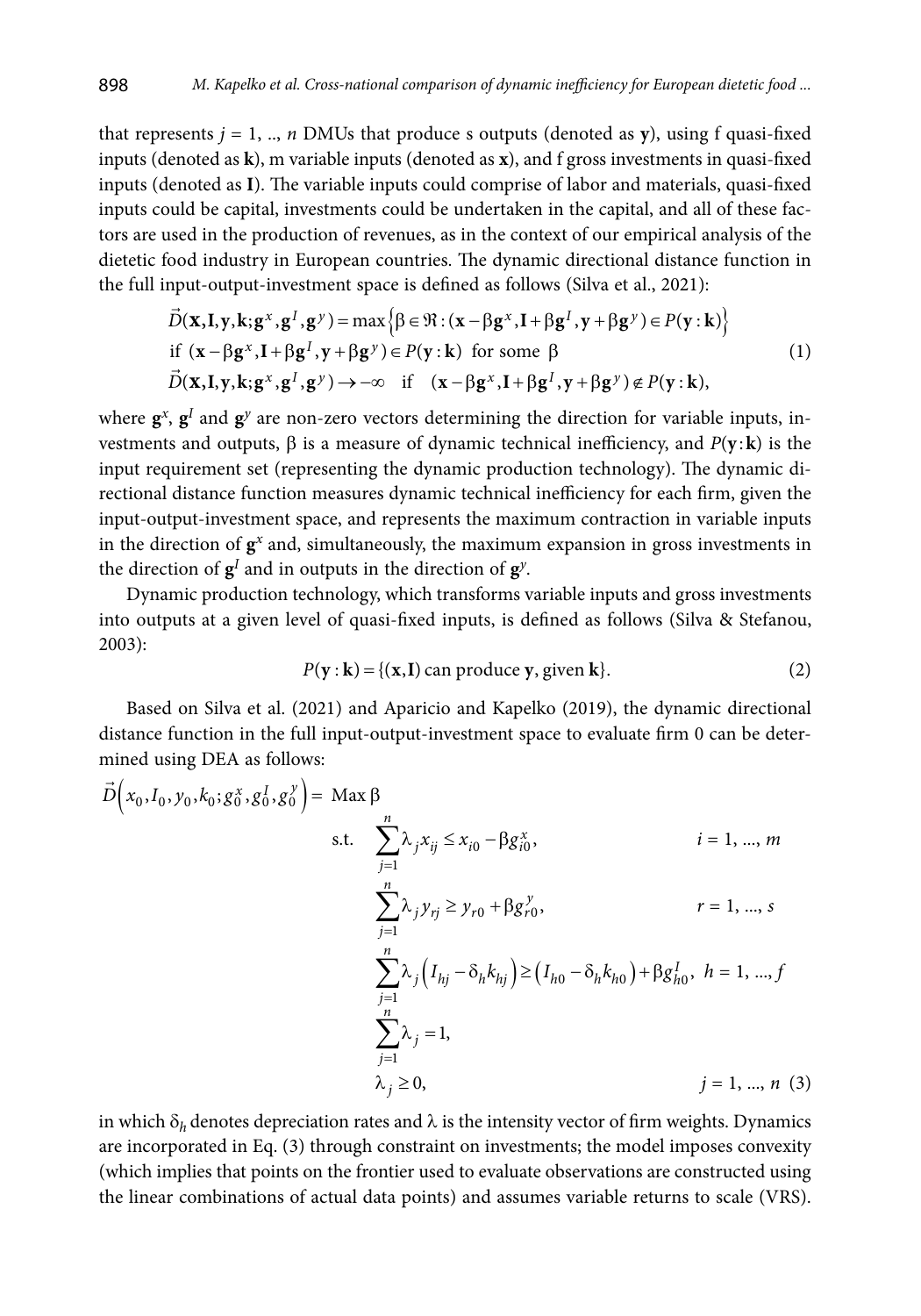The directional vector adopted in the empirical analysis for inputs  $(g^x)$ , for investments  $(g^I)$ and for outputs  $(g<sup>y</sup>)$  are the actual quantity of variable inputs, 20 per cent of the size of the capital stock and the actual quantity of outputs, respectively.

Model (3) allows for the estimation of dynamic technical inefficiency of firms comprising the dietetic food industry in Europe. To be able to directly compare the technical inefficiency of these firms classified into groups, as defined by different European countries, we use the concept of a metafrontier introduced by Battese et al. (2004) and O'Donnell et al. (2008), and empirically applied elsewhere (e.g., Walheer & He, 2020). The metafrontier is a frontier that envelops all group-specific frontiers, in our case frontiers of countries. It allows the calculation of comparable efficiencies of firms operating under different technologies, as in our case the technologies in different countries. To measure dynamic technical inefficiency with relation to the metafrontier, we run Model (3) with a pooled sample of all firms in all countries. The score obtained can be called pooled (or overall) dynamic technical inefficiency. We can next explore the sources of pooled dynamic inefficiency by decomposing it into two components. The first component measures the distance from the firm to its countryspecific frontier (and how close a firm is operating to this frontier), reflecting the spread in inefficiency within the country; therefore, it can be called within-country dynamic technical inefficiency. It is calculated by running Model (3) for firms in each country separately. The second component measures the distance (gap) between the country-specific frontier and the metafrontier (and how close a country-specific frontier is to the metafrontier) and can be called the country gap. This component reflects the restrictive nature of the production environment (O'Donnell et al., 2008) and can be viewed as a measure of whether a firm has chosen the best available technology (Kerstens et al., 2019). It is calculated as a difference between the pooled and within-country dynamic technical inefficiencies. Therefore, the decomposition is the following:

Pooled dynamic inefficiency = Within-country dynamic inefficiency + Country gap. (4)

All three performance indicators take values larger or equal to 0. For pooled and withincountry dynamic technical inefficiency, a unit is efficient if the values of indicators are equal to 0, and the larger the values, the more inefficiency a firm has; therefore, these indicators are measures of firm inefficiency. For the country gap, an increase in indicator involves an increase in the gap between the country-specific frontier and the metafrontier. The decomposition shown by Eq. (4) is in line with the idea of Charnes et al. (1981), who proposed measuring inefficiency in relation to the group-specific frontier in order to assess managerial inefficiency, and to measure the difference between the group-specific frontier and the frontier consisting of all observations in all groups to assess program inefficiency. This decomposition is further used in the empirical analysis.

Recently, Kerstens et al. (2019) questioned the convexity assumption in metafrontier analysis. In particular, they concluded that a convexification strategy for metafrontiers can lead to erroneous results. Also recently, however, Kneip et al. (2016) and Simar and Wilson (2020) provided a statistical test to assess the convexity assumption. The test was derived for Farrell efficiency measures (Farrell, 1957) and relies on central limit theorems developed by Kneip et al. (2015) and convergence rates for DEA and free disposal hull (FDH) estimators, as calculated by Kneip et al. (1998) and Park et al. (2000), respectively. Therefore, this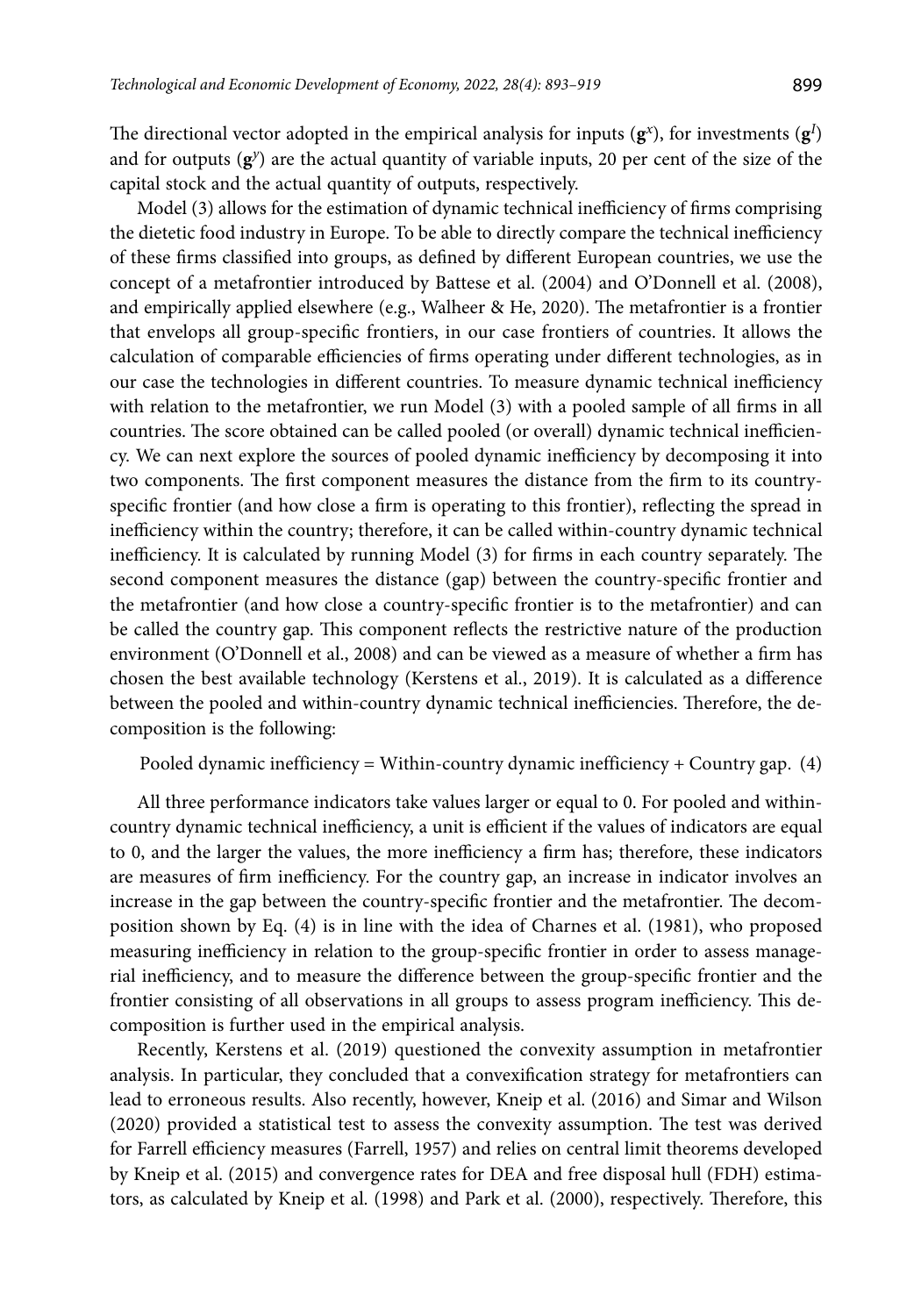test cannot be applied directly in our context of inefficiency measures based on dynamic directional distance function. However, we applied this test indirectly, based on the fact that directional distance function encompasses the Shephard distance function (Shephard, 1953) (which is the inverse of Farrell efficiency measures) when the directional vector equals the actual values of inputs and outputs (Chambers et al.,  $1998)^8$ . The results of the test show that the null hypothesis of convexity (that is, that both FDH and DEA estimators are consistent) cannot be rejected for our data. Furthermore, knowing that the convex estimator should be consistent in our case, we also tested for the specific assumption of returns to scale: constant returns to scale (CRS) versus VRS following Kneip et al. (2016) and Simar and Wilson (2020), applying the similar reasoning as for the convexity test. The results of the test suggested that, in some years of the analysis, only the VRS estimator is consistent (hence, the null hypothesis of both CRS and VRS being consistent is rejected) and for some years both CRS and VRS are consistent (hence, the null hypothesis of both CRS and VRS being consistent cannot be rejected). Therefore, in the present study, based on the results of all tests described, Model (3), which assumes VRS, was used to calculate dynamic inefficiencies and decomposition of pooled inefficiency into within-country inefficiency and country gap.

Finally, based on Kapelko et al. (2017), the model (3) might be modified in order to allow for nonradial improvements in inputs, outputs and investments:

$$
\vec{D}\left(x_{0}, I_{0}, y_{0}, k_{0}; g_{0}^{x}, g_{0}^{I}, g_{0}^{y}\right) = \text{Max}_{\beta_{i}, \theta_{r}, \gamma_{h}, \gamma_{h}}\left(\sum_{i=1}^{m} \beta_{i} + \sum_{r=1}^{s} \theta_{r} + \sum_{h=1}^{f} \gamma_{h}\right)
$$
\ns.t. 
$$
\sum_{j=1}^{n} \lambda_{j} x_{ij} \leq x_{i0} - \beta_{i} g_{i0}^{x}, \qquad i = 1, ..., m
$$
\n
$$
\sum_{j=1}^{n} \lambda_{j} y_{rj} \geq y_{r0} + \theta_{r} g_{r0}^{y}, \qquad r = 1, ..., s
$$
\n
$$
\sum_{j=1}^{n} \lambda_{j} \left(I_{hj} - \delta_{h} k_{hj}\right) \geq \left(I_{h0} - \delta_{h} k_{h0}\right) + \gamma_{h} g_{h0}^{I}, \qquad h = 1, ..., f
$$
\n
$$
\sum_{j=1}^{n} \lambda_{j} = 1,
$$
\n
$$
\lambda_{j} \geq 0, \qquad j = 1, ..., n \quad (5)
$$

where  $\beta_i$ ,  $\theta_r$  and  $\gamma_h$  measure the degree of input *i*-, output *r*- and investment *h*-specific inefficiencies.

#### **2. Dataset and variable specification**

In this study, we calculated the dynamic indicators for 2155 observations for 363 firms in European dietetic food manufacturing industry (NACE Rev. 2 code 1086) from 2009 to 2017 (unbalanced panel). The data were obtained from AMADEUS, a database prepared by

<sup>8</sup> In particular, in the application of this test we assumed two inputs and two outputs (i.e., regular output and investments) for Farrell efficiency measures. The test was applied separately for each year of the sample data. It was implemented in FEAR (Wilson, 2008).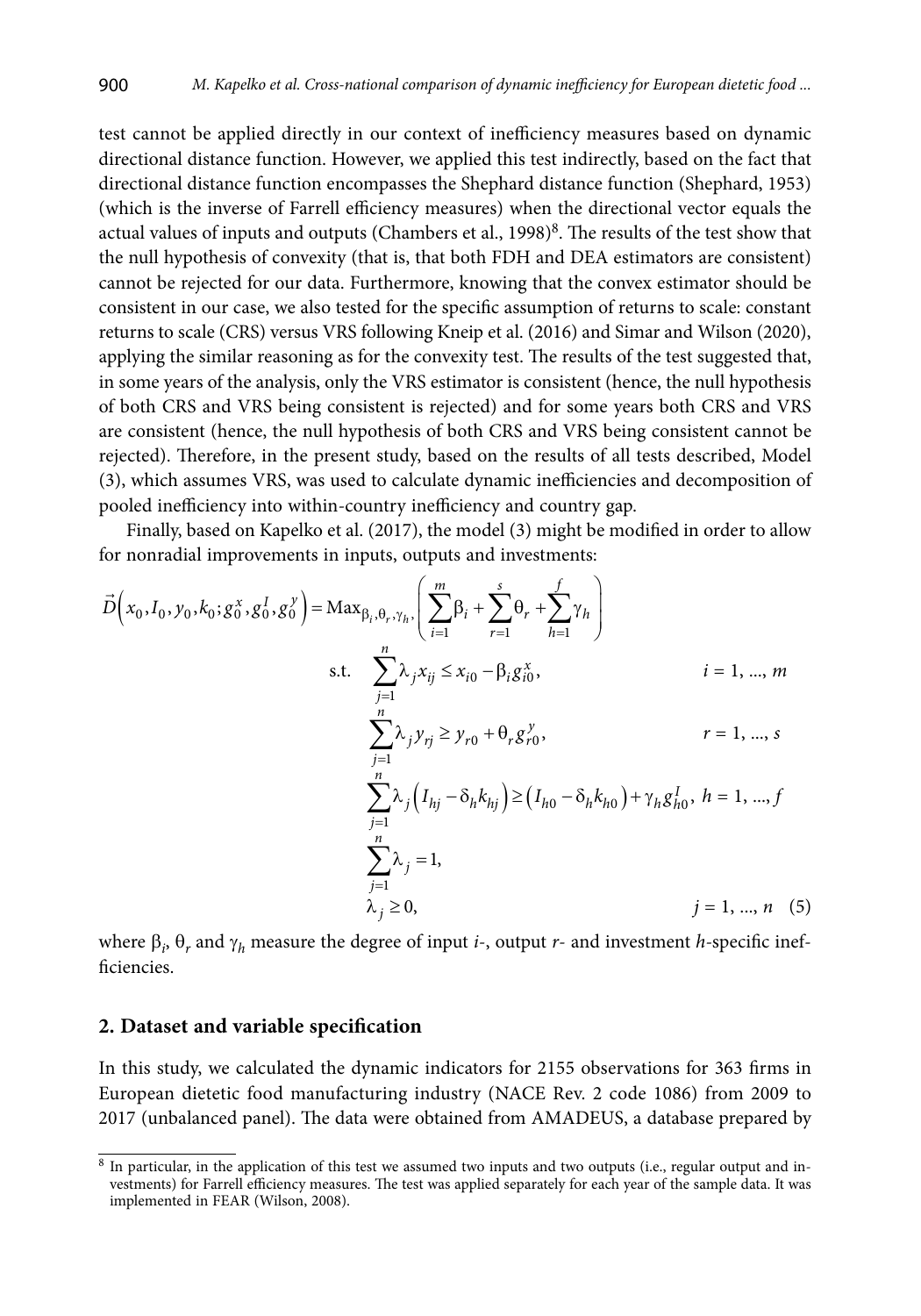Bureau van Dijk (Belgium). The firm-level data cover five European countries – France, Italy, Norway, Poland and Spain. The choice of these countries is given by the importance of the industry under analysis of a given country in the whole European dietetic food production, the representativeness of countries for each European region as well as the data availability. Firstly, these countries account for the largest percentage of the total production, turnover and value added within European dietetic food industry. Also, these countries have the largest number of companies for dietetic food industry in Europe. For example, when looking more closely at the variable value added, the five countries considered account for more than 78 per cent of the total value added of this industry in Europe, with France hitting 35.2 per cent, Italy 19 per cent, Spain 16.8 per cent, Poland 5.8 per cent, and Norway 1.4 per cent. Secondly, with these countries we are able to represent each geographical region with its main dietetic food-producing countries: Eastern Europe (Poland), Southern Europe (Italy and Spain), Western Europe (France) and Northern Europe (Norway). Thirdly, the choice of these countries is given by the data availability. In particular, firms in Germany and the UK also provide a considerable fraction of production, turnover and value added for the European food dietetic industry (for example, value added for Germany is 14.7 per cent, while for the UK it is 2.2 per cent). However, due to the poor data availability on the variables of interest for this study, we are not able to include these countries in the analysis $9,10$ . The final sample was obtained through elimination of firms with missing data as well as outliers, following the procedure of Simar (2003). Hence, our level of analysis (DMU) is a firm from the dietetic food industry, and we aggregate firm-level results to country level in order to be able to compare inefficiencies between countries $^{11}$ .

In the DEA model we specify one output (revenues), two variable inputs (material costs and employee costs) and one gross investment in capital (gross investments in fixed assets). This is a common input-output configuration used in the research, including the studies on the dynamic inefficiency and the studies on food manufacturing efficiency (e.g., Setiawan et al., 2012; Soboh et al., 2014; Kapelko et al., 2014; Kapelko & Oude Lansink, 2017; Martínez-Victoria et al., 2019; Čechura & Žáková Kroupová, 2021)<sup>12</sup>. The output, inputs and investment were downloaded from AMADEUS in local currencies and current prices, and adjusted using the purchasing power parity (PPP) of the local currency to the US dollar and deflated with appropriate price indexes (constant prices of 2008). Revenue is a profit and loss account item that includes total sales and other operating revenues; they were deflated by

 $9$  In particular, for Germany there are too few firms available in the dataset (which is connected with weak disclosure obligations for German small firms), while for the UK material costs are not available (only costs of goods sold are provided which, however, do not allow to disentangle material and labor costs).

 $10$  In addition, all other European countries (not considered in the study and besides Germany and the UK) represent less than 1 per cent of the total value added produced by the dietetic food industry. For example, the next country for Eastern Europe is Czech Republic with only 0.9 per cent representation of the value added, for Southern Europe it is Portugal with only 0.5 per cent of the value added fraction, for Western Europe it is Belgium with only 0.9 per cent of the value added, and finally for Northern Europe it is Finland with only 0.3 per cent of the total value added. Hence, their contribution can be considered as negligible.

<sup>&</sup>lt;sup>11</sup>The number of firms per country and year satisfies the popular rule of thumb as suggested by Dyson et al. (2001).

 $12$ The inputs and output we used are the most important in the firms' production process, given the limitation related to accounting data. Basic inputs of employees and materials are converted into single output of revenues. Capital enters through investments that form dynamics of firms' production process.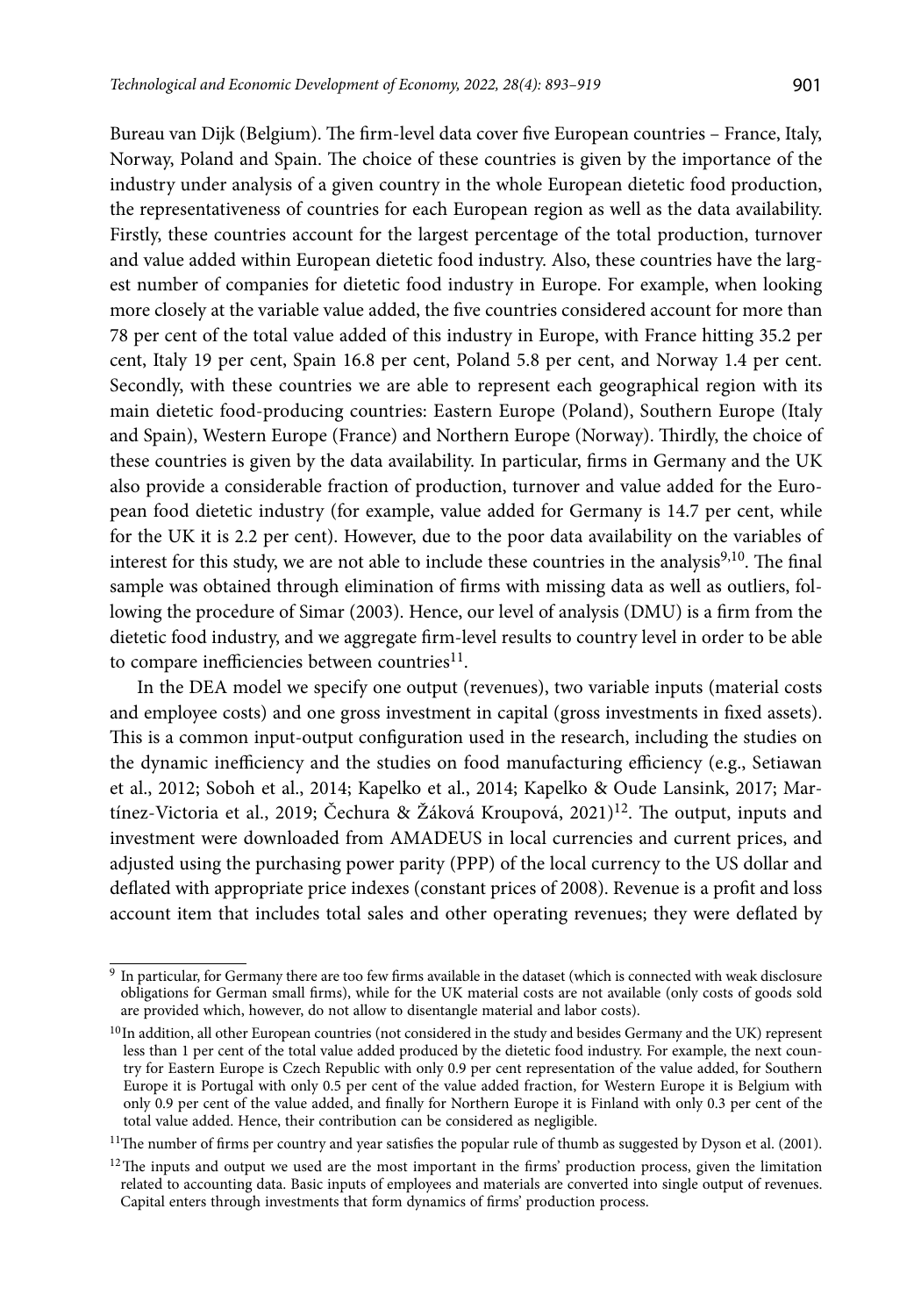the producer price index for food manufacturing. Material costs are also extracted from the firms' profit and loss account in AMADEUS and they reflect the expenses on raw materials; they were deflated using the producer price index for intermediate goods. Employee costs (profit and loss account item) represent all wages and costs of employee benefits and payroll taxes paid by an employee, and they were deflated by the labor cost index in food manufacturing. Gross investments in fixed assets in year *t*, computed as the beginning value of fixed assets in year *t+*1 minus the beginning value of fixed assets in year *t* plus the value of depreciation in year *t*, were deflated by the producer price index for capital goods. The values of depreciation for each firm were taken directly from the firms' profit and loss accounts. Fixed assets are a proxy for firms' capital and are a balance sheet item that comprise the value of tangible assets such as buildings and machinery, and intangible assets such as goodwill and patents, as well as financial investments. All price indices were specific for each country and were obtained from Eurostat (2020b). By computing the ratios of inputs and outputs that are expressed as values to their corresponding price indices, implicit quantity indices are obtained (Oude Lansink et al., 2015; Silva et al., 2015). The usage of input-output data in monetary terms is very common approach in the efficiency literature (e.g., Baležentis et al., 2013; Titko et al., 2014; Hsu, 2015; Setiawan, 2019; Čechura & Žáková Kroupová, 2021).

Correlations between inputs of materials and employees vary between countries, ranging from rather low for Norway (0.66) to rather high for Spain (0.99), with rather high values on average across all countries (0.98). Nevertheless, both materials and employees are conceptually different inputs and both are indispensable in the firms' production set, hence we believe we cannot omit any of these two variables in our calculations. Also, previous research considered both materials and employees as important inputs in the efficiency assessment (e.g., Soboh et al., 2014; Kapelko & Oude Lansink, 2017; Čechura & Žáková Kroupová, 2021). Furthermore, we found that the correlations between inputs and output are relatively high (on average across countries there is 0.99 of correlation between output and employees and 0.98 of correlation between output and materials) and as López et al. (2016) concluded when correlation between inputs and outputs is relatively high, the correlation between inputs is not relevant: it does not affect efficiency scores or at the most it might cause the slightly lower average efficiency scores. Therefore, given the evidence by López et al. (2016), we believe that both materials and employees should be maintained in our computations.

Table 1 provides the averages and standard deviations for input, output and investment variables, as well as information on the sample composition for the data pooled over the years 2009–2017. It shows that French and Spanish companies have, on average, the highest values of revenues, material and employee costs, and investments, while the opposite is observed for Norwegian firms, which tend to be small with regard to input and output variables. The statistics in Table 1 also show that the largest number of firms' observations in the sample are by Italian, Spanish and French companies, which generally reflect the statistics on the composition of the number of companies within dietetic food in Europe (Eurostat, 2020a).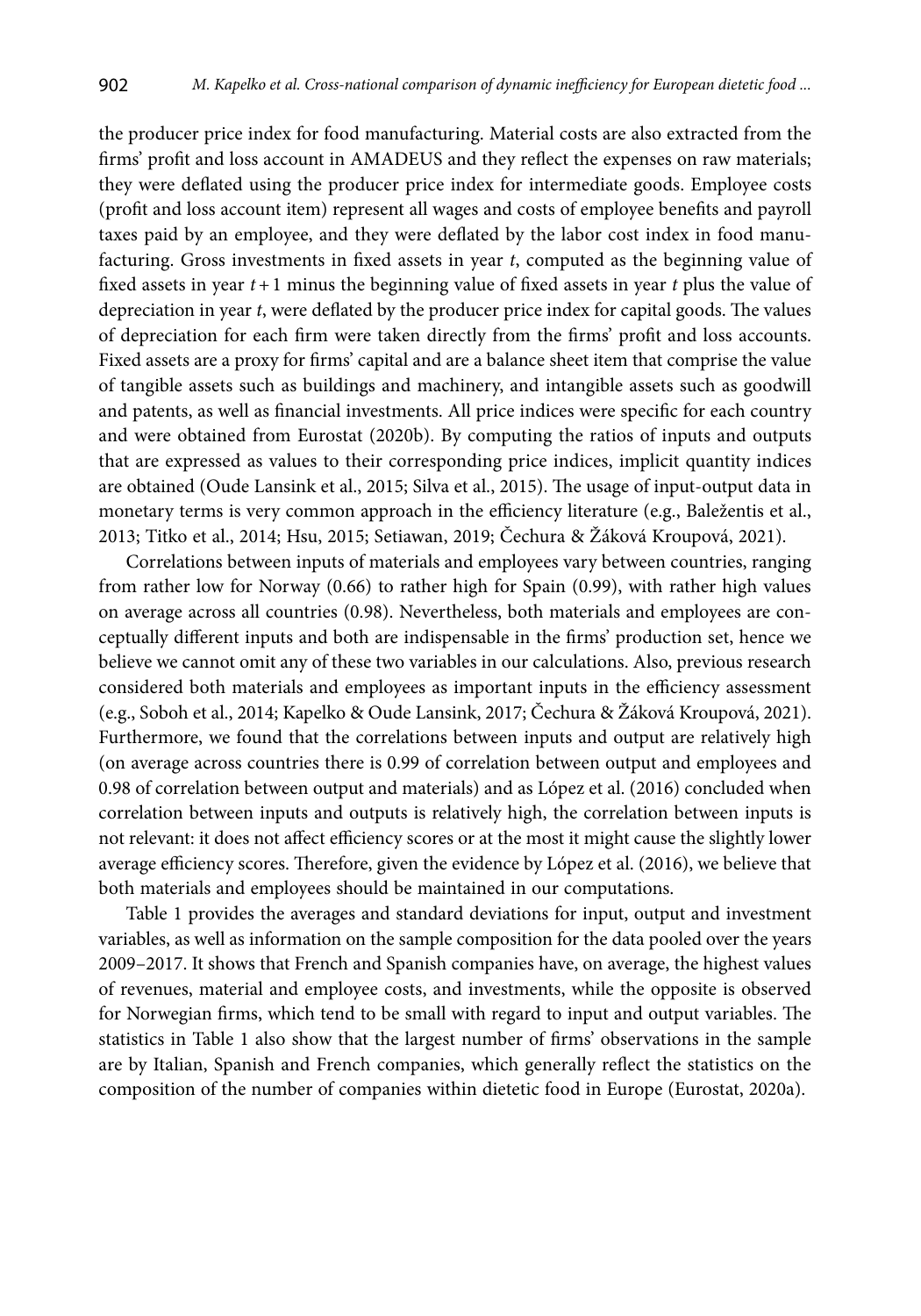| Country | No of firms | Revenues  | Material costs | Employee costs | Investments |
|---------|-------------|-----------|----------------|----------------|-------------|
| France  | 397         | 48.502    | 18.043         | 5.846          | 1.978       |
|         |             | (143.748) | (46.693)       | (16.850)       | (6.572)     |
|         | 737         | 8.368     | 3.997          | 1.113          | 0.749       |
| Italy   |             | (21.689)  | (11.522)       | (2.743)        | (4.483)     |
| Norway  | 121         | 5.798     | 3.223          | 1.267          | 0.298       |
|         |             | (4.209)   | (2.942)        | (0.968)        | (0.870)     |
| Poland  | 166         | 21.823    | 11.147         | 1.919          | 1.720       |
|         |             | (50.451)  | (25.590)       | (4.372)        | (6.477)     |
|         | 734         | 41.754    | 21.226         | 6.397          | 2.418       |
| Spain   |             | (265.812) | (140.649)      | (37.380)       | (16.316)    |
| Total   | 2155        | 28.025    | 12.960         | 3.855          | 1.593       |
|         |             | (168.831) | (85.380)       | (23.194)       | (10.453)    |

Table 1. Averages and standard deviations of firm input-output variables, reported per country and for the whole sample, 2009–2017 (millions of PPP, as of 2008)

*Note:* Standard deviations are in parentheses. Number of firms in France: 46 (2009), 51 (2010), 53 (2011), 49 (2012), 51 (2013), 43 (2014), 41 (2015), 33 (2016), 30 (2017). Number of firms in Italy: 60 (2009), 69 (2010), 68 (2011), 73 (2012), 81 (2013), 85 (2014), 88 (2015), 103 (2016), 110 (2017). Number of firms in Norway: 12 (2009), 12 (2010), 13 (2011), 13 (2012), 13 (2013), 14 (2014), 15 (2015), 15 (2016), 14 (2017). Number of firms in Poland: 11 (2009), 16 (2010), 16 (2011), 15 (2012), 19 (2013), 25 (2014), 22 (2015), 23 (2016), 19 (2017). Number of firms in Spain: 67 (2009), 79 (2010), 73 (2011), 82 (2012), 85 (2013), 85 (2014), 89 (2015), 89 (2016), 85 (2017).

# **3. Empirical results**

Table 2 and Figure 1 present the average values of dynamic technical inefficiency estimates for dietetic food firms in the sample countries: pooled and within-country inefficiency and country gap, for the entire period 2009–2017, that is for solving Eqs (3) and (4). Based on these results, the following observations can be made. Firstly, analyzing the results when firms are assessed with regard to country frontier, we should note that average dynamic inefficiency ranges from a minimum of 0.076 for Norway to a maximum of 0.380 for France. Therefore, given the country frontier, firms in Norway could reduce their variable inputs and increase their outputs and investments by 7.6 per cent of the values of the directional vectors, while for firms in France the reductions and increments are required in a much larger amount: 38 per cent when using the own country technology. Also, firms in Poland score relatively low on their country-specific dynamic inefficiency, reaching the level of 0.106. This indicates that firms in Norway and Poland have relatively low levels of managerial inefficiency related to shortcomings in managerial practices, while the opposite is observed for firms in France. This also suggests that firms in Norway and Poland are more homogenous in terms of their performance, while companies in France are less homogenous than firms in other countries. As no previous studies were undertaken to analyze the efficiency of the dietetic food industry, the only closest point of comparison for our results are papers on other food manufacturing industry, albeit in a different geographical setting to ours. In particular, Rezitis and Kalantzi (2016) found relatively large efficiency scores of 0.987 for Greek industry, Rudinskaya (2017)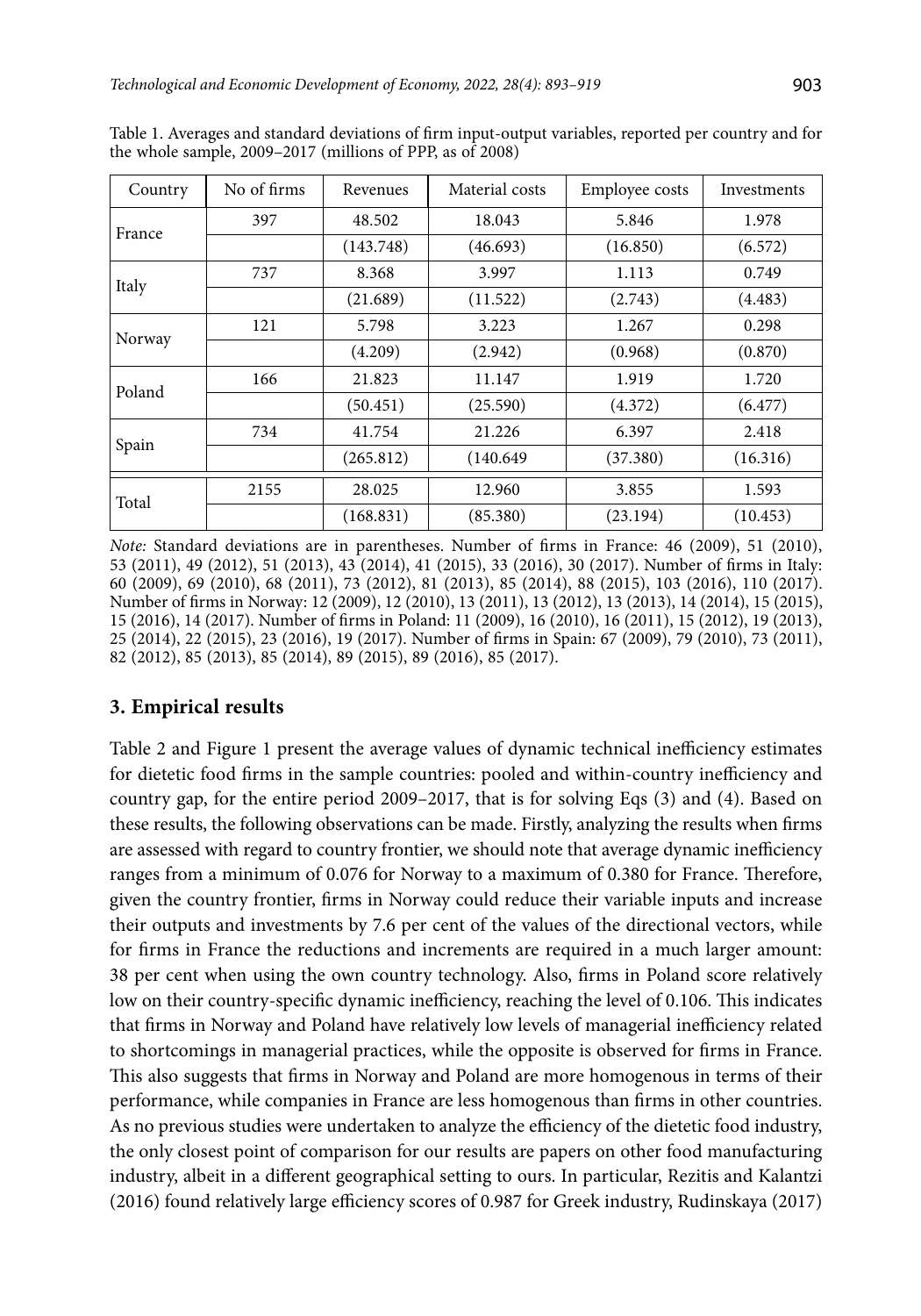reported a moderate value of 0.787 for the Czech Republic, and Kapya et al. (2018) rather low efficiency of 0.447 for Zambia. Hence, our results are more in line with the findings of Rezitis and Kalantzi (2016) and Rudinskaya (2017) than of Kapya et al. (2018). In particular, our average inefficiency results for Norway and Poland approximate these of Rezitis and Kalantzi (2016), while our average findings of inefficient performance for France, Italy and Spain are consistent with these reported by Rudinskaya (2017).

Secondly, when comparing the dynamic inefficiencies between countries by looking at pooled inefficiencies, we observe that firms in Norway are the most inefficient, while firms in Poland are the most efficiently performing firms. In attempting to explain these findings, we should note that sample firms in Norway have the highest values of their inputs (materials and employees) relative to output (revenues) and are among the countries with the lowest investments with regard to output (Table 1). While firms in Poland use quite large values of materials relative to output, their employee costs relative to output are still very low and are among the countries that invest most with regard to output (Table 1). Being inputs the variables aimed to decrease and output and investments to increase, firms in Norway have to make much larger improvements in these dimensions of production set than firms in Poland. Therefore, the combination of inputs, outputs and investments can explain why firms are more or less dynamically efficient in the sample countries. Moreover, among the analyzed countries, as revealed by sectoral statistics, the dietetic food industry in Norway exhibited the lowest increments in turnover, production and value added in the analyzed period, while the Polish sector experienced the highest growth in all variables (Eurostat, 2020a). Hence, negligible growth of Norwegian dietetic food sector is accompanied by large values of firms' dynamic inefficiency. Dietetic food is not widespread in the Norwegian marketplace and Norwegians are highly skeptical of foods with health claims from manufacturing companies (Nystrand & Olsen, 2020), which could explain our results. The finding about Polish sector implies that the dietetic food industry's exceptional growth in Poland is combined with small values of dynamic inefficiency. In fact, Poland has observed increasing interest in healthy lifestyle and healthy nutrition in recent years, leading to rapidly growing emergence of firms suppling such products. That possibly lead to increased competition among dietetic food companies, and competitive pressures could force firms to perform more efficiently (Tan et al., 2021; Leibenstein, 1973). Also, the position of Polish producers of other food products in Europe is stronger than that of the food industry as a whole (Drożdż et al., 2014). Overall, based on this evidence, the extent of growth of dietetic food industry seems to be related to efficiency results of companies comprising this sector. Comparing country-specific and pooled inefficiencies, dietetic food firms from Norway and Spain show the largest increases in inefficiency, whereas those from France and Italy exhibit the smallest increases. Remarkably, the average inefficiency of dietetic food firms in Norway increased considerably from 0.076 to 0.611, when computed with regard to a country-specific frontier rather than a metafrontier.

Thirdly, the average values of the country gap vary from 0.100 for France to 0.535 for Norway, which indicates that country-specific frontier from France is closest to the pooled frontier, while the opposite applies for firms in Norway. The differences in the average values of the country gap between the analyzed countries also suggests differences in the technology employed by firms in each country and in their program inefficiency. In particular, the average country gap of 0.100 might suggest that French firms could use and produce 90 per cent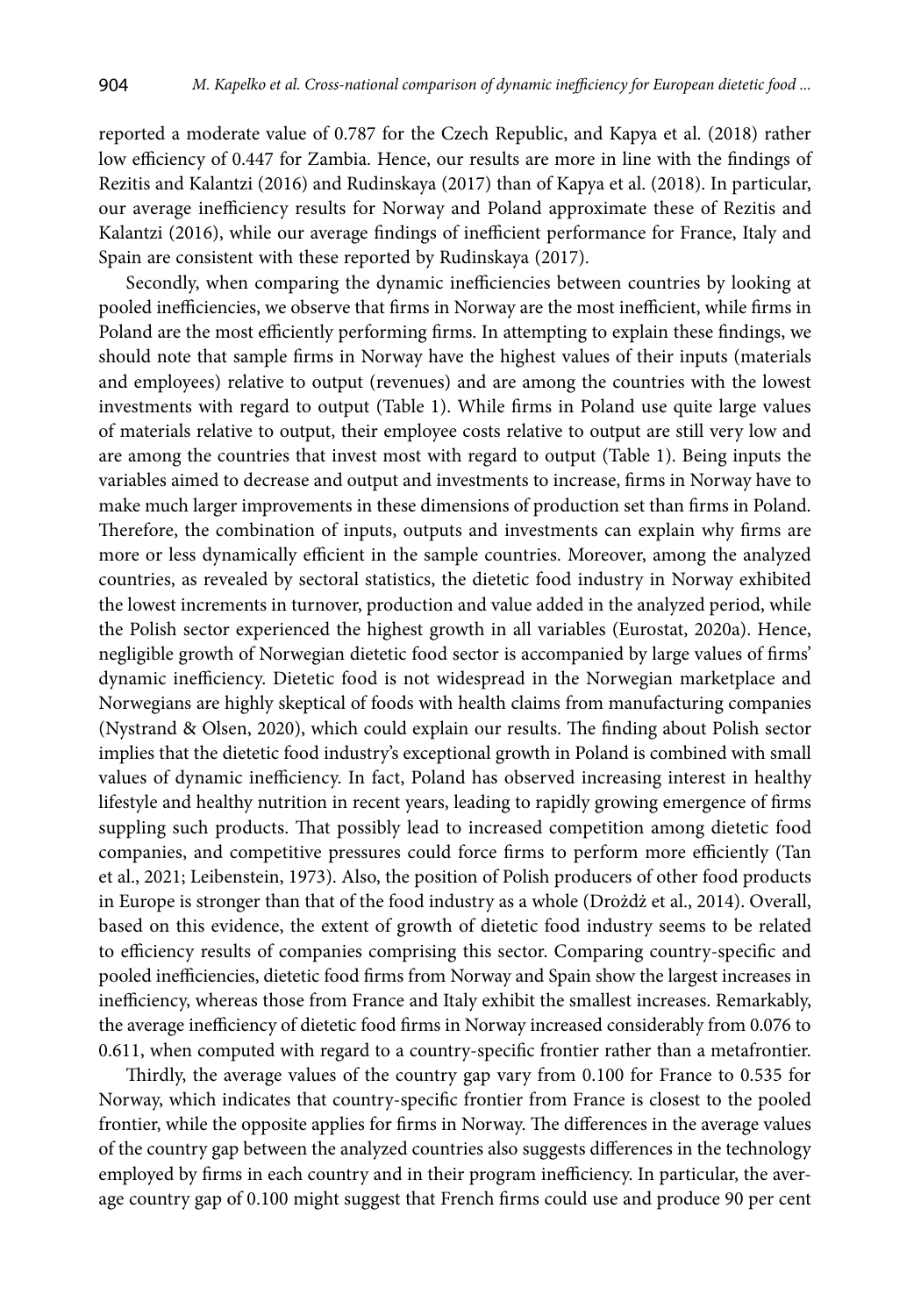of the output, inputs and investments that could be achieved using metatechnology. In other words, firms in France can improve their dynamic performance by 10 per cent, on average, by overcoming the limitations in the operational environment through accessing metatechnologies. An average country gap indicator of 0.535 could indicate that the maximum feasible combination of output, inputs and investments using Norwegian technology is only about 47 per cent of this combination that could be achieved using the technology represented by the pooled frontier. This is a very considerable gap between the group and metafrontiers, which suggests that firms in Norway could improve the dynamic performance by 53 per cent, on average, by discarding their within-country technologies and learning metafrontier technologies. The lowest country gap for France indicates that technology in this country is superior to technologies in other countries considered; the opposite is true for Norway.

Fourthly, the decomposition of pooled dynamic inefficiency into dynamic inefficiency within each country and the country gap in overall terms suggests that, on average, the factors embedded in the country are a slightly larger source of pooled inefficiency than firms' managerial practices (0.272 against 0.236). Hence, on average, the resources, technologies and other specific environmental constraints provide a larger potential for efficiency improvement than firms' internal practices. However, looking closely at different countries we can see that they have divergent profiles in their dynamic inefficiency indicators (Figure 1). For firms in France and Italy, the main source of pooled inefficiency is within-country inefficiency, which is due to shortcomings in managerial practices, while for firms in Norway, Poland and Spain this is a country gap that is inefficiencies due to country-related reasons and restrictive nature of the production environment. Therefore, countries differ in their sources for the potential of dynamic efficiency improvement by decreasing inputs and increasing output and investments. In particular, French and Italian firms could improve their efficiency by focusing on internal activities, that is the management of their resources. On the contrary, incentives for increasing efficiency of firms in Norway, Poland and Spain should focus on improving the technology employed by these firms. That could be done, for example, through investments in new technologies and educating the labor force.



Figure 1. Inefficiency scores with respect to metafrontier and country-specific frontier, and country gap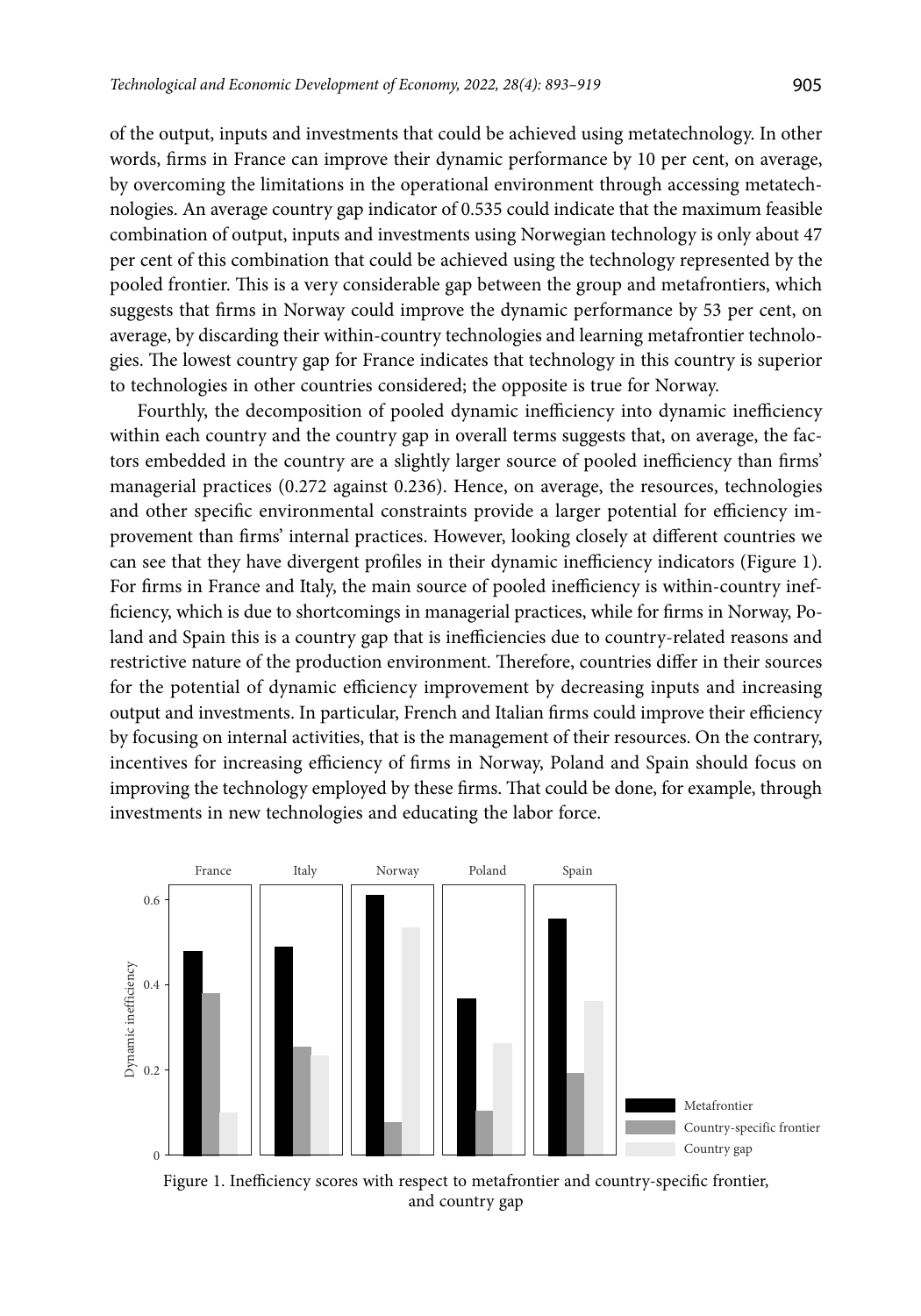| Country | Pooled inefficiency | Within-country inefficiency | Country gap |
|---------|---------------------|-----------------------------|-------------|
| France  | 0.480               | 0.380                       | 0.100       |
| Italy   | 0.490               | 0.255                       | 0.235       |
| Norway  | 0.611               | 0.076                       | 0.535       |
| Poland  | 0.368               | 0.106                       | 0.262       |
| Spain   | 0.555               | 0.194                       | 0.362       |
| Overall | 0.508               | 0.236                       | 0.272       |

Table 2. Firm inefficiency indicators (pooled and within-country inefficiency, and country gap), average values reported, 2009–2017

Figure 2 depicts the kernel distributions by country in each one of the inefficiency scores: computed with respect to metafrontier and country-specific frontier, and the difference between these two. When plotting these distributions, we follow the procedure proposed by Simar and Zelenyuk (2006). The comparison of pooled inefficiency between countries shows that for Norway, Spain and Italy the distributions are concentrated mostly around larger values of inefficiency of approximately 0.7; for France and Poland we observe the inefficiency scores being concentrated both around large and very small, close to zero values. Withincountry inefficiency scores are evenly distributed between zero and 1 for France, Italy and Spain, while for Poland and Norway these scores are concentrated more around 0. Finally, the visualization of country gaps indicate their even distribution between zero and 1 for all countries except France, for which country gap for most of firms is close to 0. Overall, the visual inspection of the kernel distributions reveal that distributions of dynamic inefficiency scores are substantially different between countries.

We used the test proposed by Simar and Zelenyuk (2006) to test for the significance of the differences in the inefficiencies between countries reported in Table 2 and visualized on Figure  $2^{13}$ . As discussed in Simar and Zelenyuk (2006), the test is based on an adaptation of the Li (1996) test of the equality of two densities to the context of efficiency scores estimated via DEA. In particular, Simar and Zelenyuk (2006) show that the best performing approach to testing is based on computation and bootstrapping Li statistic, with efficiency estimates for firms on the efficient boundary smoothed by adding an uniform noise. We followed this procedure in our testing. The results of the tests outlined in Table 3 show that there are significant differences in inefficiencies between countries, for pooled, country-specific and country gap indicators (except for the differences in pooled inefficiency between Norway and Spain). Hence, the differences shown by kernel distributions are now confirmed with the values and significance of the tests. Therefore, these results provide clear and statistically precise evidence that, when assessed with regard to a metafrontier, firms in Norway and

<sup>&</sup>lt;sup>13</sup> Kneip et al. (2016) and Simar and Wilson (2020), in addition to convexity and returns to scale tests, also proposed a test to assess the differences in average efficiencies. We did not apply this test because it has been developed specifically for Farrell efficiency measures and not for directional distance functions, relying on the asymptotic properties and convergence rates of Farrell efficiency measures. Simar and Zelenyuk's (2006) test allows for testing of the differences for directional distance functions directly, as it is more general and does not rely on these specific statistical results. In this way, we do not need to apply such an approximated version of Kneip et al. (2016) and Simar and Wilson (2020) test, as we did with convexity and returns to scale tests.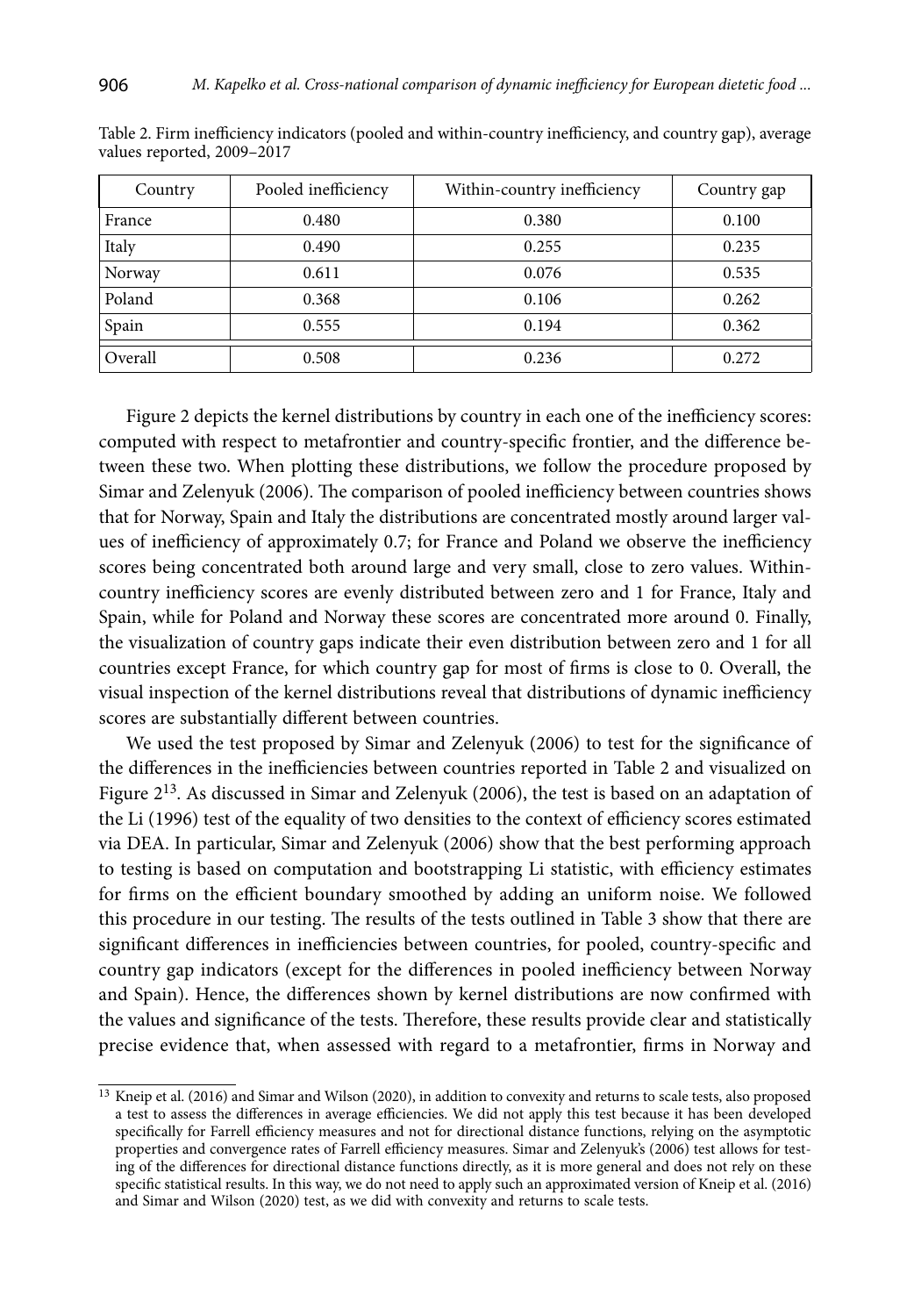

Figure 2. Kernel distributions by country for inefficiency scores with respect to metafrontier and country-specific frontier, and country gap

Spain are the most inefficient, while companies in Poland are the most efficient. When firms are assessed with respect to country frontiers, French companies present the largest values of inefficiency and Norwegian the smallest. Consequently, Norwegian firms have the largest values of country gap in the sample of considered countries.

The results presented so far provide clear evidence of the sources of dynamic inefficiencies in dietetic food industry over the entire period analyzed. To gain further insights, we investigate the changes in average inefficiency over the years represented in the sample. Tables 4,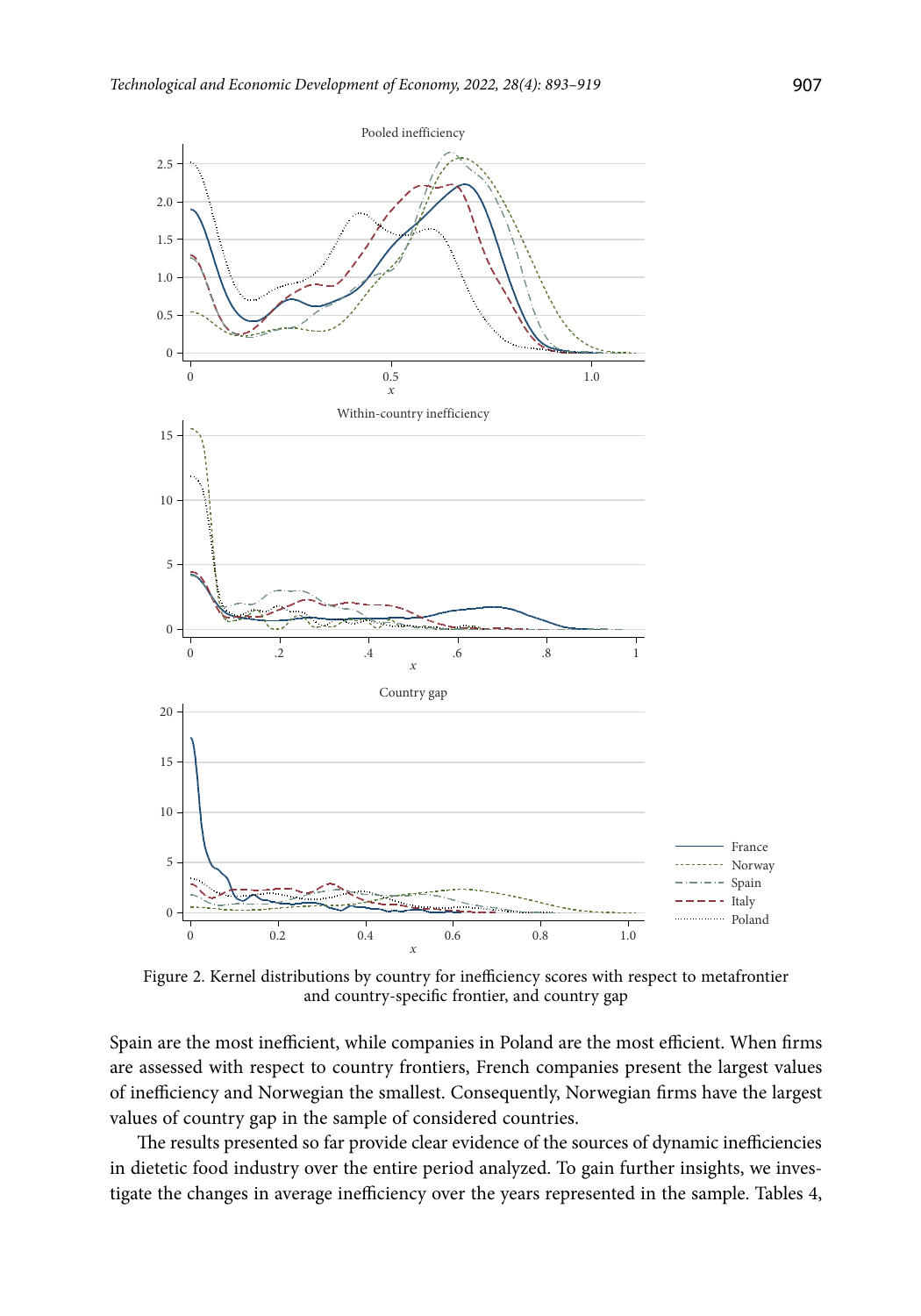5 and 6 summarize the evolution of pooled and country-specific inefficiencies and the country gap, respectively, over the period 2009–2017. These results suggest that dynamic pooled inefficiency increased substantially over time until 2014 for all countries in the sample and then dropped in 2015, with small fluctuation thereafter (Table 4). This consistent increase of inefficiency until 2014 across all countries could be due to the global financial crisis, which, due to the slowdown in economic development, weakened the demand for food and, as a result, caused a decrease in household expenditure on food products (European Commission, 2016). This could be especially a case for costly dietetic foods as price constrains consumption and expensive foods decrease their selection by consumers (Skuland, 2015). Moreover, crisis could switch demand from costly food products such as dietetic food to cheaper food alternatives. Furthermore, this period is also characterized by the volatility of agricultural commodity prices, which impacted the cost base of food manufacturers. The dramatic increase in costs was only partially passed on consumers and consumer prices increased steadily (European Commission, 2016; Kowalski & Wigier, 2014). Therefore, the increase in prices was absorbed by the food industry itself, which could cause increases in firms' inefficiency. Another finding to note is a rather small fluctuation in within-country

|        |                          |             | Pooled inefficiency         |             |              |
|--------|--------------------------|-------------|-----------------------------|-------------|--------------|
|        | France                   | Italy       | Norway                      | Poland      | Spain        |
| France |                          | $8.160***$  | $5.437***$                  | $11.478***$ | $10.095***$  |
| Italy  |                          |             | $9.066***$                  | $8.574***$  | 18.674***    |
| Norway |                          |             | $\qquad \qquad -$           | $20.440***$ | 1.196        |
| Poland |                          |             |                             |             | 35.014***    |
| Spain  |                          |             |                             |             |              |
|        |                          |             | Within-country inefficiency |             |              |
|        | France                   | Italy       | Norway                      | Poland      | Spain        |
| France | $\overline{\phantom{0}}$ | $69.516***$ | 42.713***                   | 49.344***   | 102.495***   |
| Italy  |                          |             | 39.250***                   | 41.502***   | 34.346***    |
| Norway |                          |             |                             | $-1.835**$  | 28.568***    |
| Poland |                          |             |                             |             | 25.817***    |
| Spain  |                          |             |                             |             |              |
|        |                          |             | Country gap                 |             |              |
|        | France                   | Italy       | Norway                      | Poland      | Spain        |
| France |                          | 83.037***   | 103.148***                  | 36.022***   | $114.129***$ |
| Italy  |                          |             | 63.375***                   | $3.507***$  | 49.437***    |
| Norway |                          |             |                             | 31.818***   | 22.812***    |
| Poland |                          |             |                             |             | 13.218***    |
| Spain  |                          |             |                             |             |              |

Table 3. Results of Simar and Zelenyuk (2006) adapted Li test (test statistic and significance level) for inefficiency indicators (for pooled and within-country inefficiency, and country gap)

*Notes*: \*\*\* Denotes statistically significant differences between models at the critical 1 per cent level; \*\* Denotes statistically significant differences between models at the critical 5 per cent level.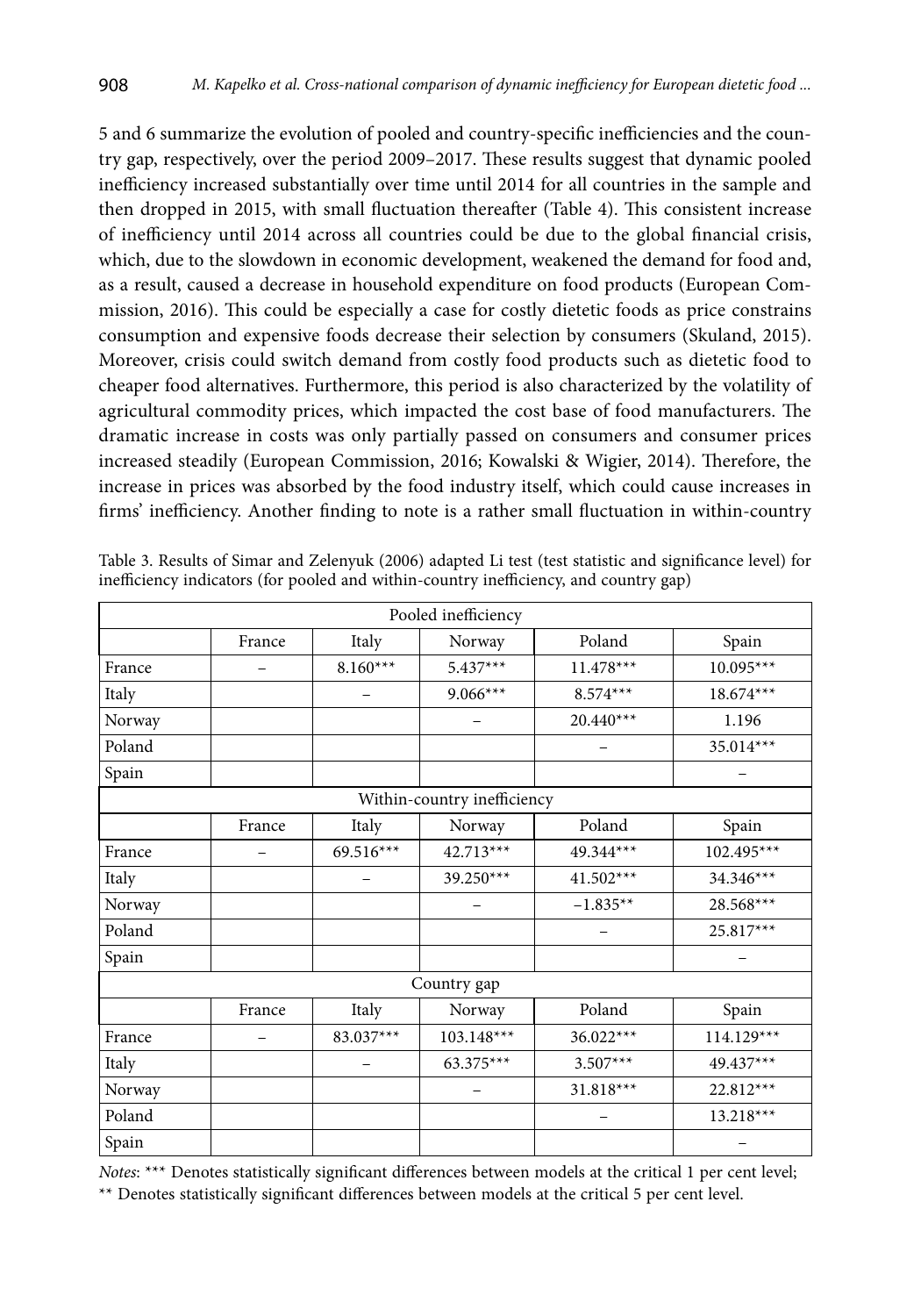inefficiency during the analyzed period (Table 5). Therefore, the results might suggest that the challenges associated with global financial crisis mostly impacted the dietetic food firms competitiveness and performance on the European market, while their performance against country benchmarks remained fairly stable. This could be explained by the dramatic fall of the world trade during financial crisis, including food products (Levchenko et al., 2010; Headey, 2011). The only exception seems to be dietetic food firms in France, for which the ability to perform efficiently was constrained both for pooled and within-country inefficiency during the period related with global financial crisis. As a consequence of developments in pooled inefficiency and within-country inefficiency, the evolution of the country gap follows the trends of pooled inefficiency; that is, an increase in inefficiency until 2014 and then a decrease in 2015 with fluctuations thereafter (Table 6).

Finally, we are interested in assessing contributions of each input, output and investment to dynamic inefficiencies, that is which variables are most and which are least inefficient. This

| Year    | 2009  | 2010  | 2011  | 2012  | 2013  | 2014  | 2015  | 2016  | 2017  |
|---------|-------|-------|-------|-------|-------|-------|-------|-------|-------|
| France  | 0.416 | 0.507 | 0.514 | 0.567 | 0.566 | 0.602 | 0.389 | 0.335 | 0.294 |
| Italy   | 0.418 | 0.496 | 0.503 | 0.548 | 0.517 | 0.585 | 0.431 | 0.444 | 0.479 |
| Norway  | 0.523 | 0.651 | 0.639 | 0.686 | 0.697 | 0.704 | 0.549 | 0.572 | 0.495 |
| Poland  | 0.325 | 0.364 | 0.363 | 0.458 | 0.445 | 0.468 | 0.325 | 0.276 | 0.280 |
| Spain   | 0.499 | 0.549 | 0.594 | 0.613 | 0.617 | 0.642 | 0.484 | 0.499 | 0.501 |
| Overall | 0.446 | 0.516 | 0.533 | 0.577 | 0.565 | 0.602 | 0.440 | 0.442 | 0.451 |

Table 4. Evolution of firm pooled inefficiency, average values reported

| Year    | 2009  | 2010  | 2011  | 2012  | 2013  | 2014  | 2015  | 2016  | 2017  |
|---------|-------|-------|-------|-------|-------|-------|-------|-------|-------|
| France  | 0.366 | 0.449 | 0.485 | 0.513 | 0.500 | 0.496 | 0.141 | 0.119 | 0.131 |
| Italy   | 0.172 | 0.229 | 0.201 | 0.257 | 0.226 | 0.235 | 0.285 | 0.288 | 0.332 |
| Norway  | 0.100 | 0.092 | 0.114 | 0.086 | 0.060 | 0.064 | 0.098 | 0.040 | 0.045 |
| Poland  | 0.067 | 0.051 | 0.067 | 0.032 | 0.112 | 0.163 | 0.112 | 0.127 | 0.150 |
| Spain   | 0.254 | 0.231 | 0.130 | 0.121 | 0.151 | 0.164 | 0.225 | 0.242 | 0.223 |
| Overall | 0.235 | 0.259 | 0.231 | 0.239 | 0.239 | 0.239 | 0.215 | 0.223 | 0.244 |

Table 5. Evolution of firm within-country inefficiency, average values reported

Table 6. Evolution of firm country gap, average values reported

| Year    | 2009  | 2010  | 2011  | 2012  | 2013  | 2014  | 2015  | 2016  | 2017  |
|---------|-------|-------|-------|-------|-------|-------|-------|-------|-------|
| France  | 0.050 | 0.059 | 0.029 | 0.054 | 0.066 | 0.106 | 0.248 | 0.216 | 0.163 |
| Italy   | 0.246 | 0.267 | 0.301 | 0.291 | 0.291 | 0.350 | 0.146 | 0.156 | 0.146 |
| Norway  | 0.423 | 0.559 | 0.526 | 0.601 | 0.638 | 0.639 | 0.451 | 0.532 | 0.451 |
| Poland  | 0.258 | 0.313 | 0.297 | 0.426 | 0.333 | 0.305 | 0.213 | 0.149 | 0.130 |
| Spain   | 0.245 | 0.317 | 0.463 | 0.492 | 0.466 | 0.478 | 0.258 | 0.257 | 0.278 |
| Overall | 0.211 | 0.256 | 0.302 | 0.338 | 0.326 | 0.363 | 0.225 | 0.219 | 0.207 |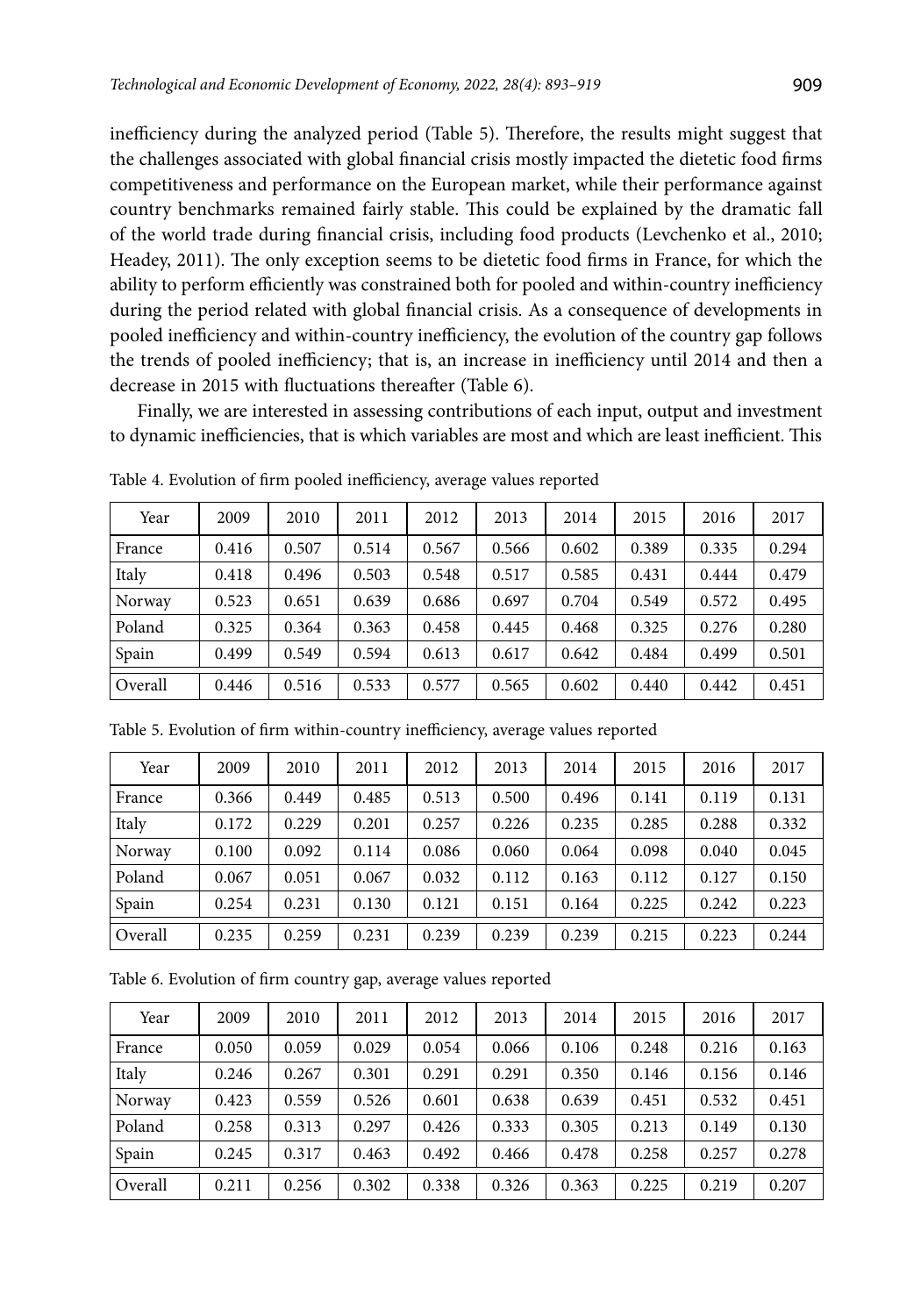is possible through nonradial model, as shown by Eq. (5). Because nonradial model might be biased for the metafrontier framework (Yu et al., 2022), as country gap might be lower than 0, we apply this model assuming all firms in the sample that is to compute pooled dynamic inefficiency. Table 7 summarizes the results for output-, input- and investment-specific dynamic inefficiencies for the entire period 2009–2017.

| Country | Output | Materials | Employees | Investments |
|---------|--------|-----------|-----------|-------------|
| France  | 0.449  | 0.091     | 0.079     | 96.858      |
| Italy   | 0.998  | 0.094     | 0.105     | 86.891      |
| Norway  | 2.158  | 0.114     | 0.112     | 111.629     |
| Poland  | 0.288  | 0.173     | 0.030     | 77.831      |
| Spain   | 3.889  | 0.114     | 0.111     | 73.103      |
| Overall | 1.556  | 0.117     | 0.087     | 89.262      |

Table 7. Input-, output- and investment-specific pooled inefficiency, average values reported, 2009–2017

The results show that over the entire period 2009–2017 investments are the most inefficient factor for dietetic food firms in all countries, followed by output, materials and employees. On average across all countries, the average employee-specific, materials-specific, output-specific and investment-specific dynamic inefficiency was 0.087, 0.117, 1.556 and 89.262, respectively. These findings indicate a substantial scope for reducing the use of employees (8.7%) and materials (11.7%) and for increasing output and investment more than 1.5 times and 89 times, respectively. The result on such a large values of investments inefficiency is common in dynamic efficiency studies (e.g., Kapelko & Oude Lansink, 2017). Moreover, the results show that Norwegian firms are least efficient in using labor and investments compared to other countries, while firms in Spain and Poland are using their output and materials least efficiently, respectively. Conversely, firms in Poland are least inefficient regarding output and employees, whereas Spanish firms perform best with respect to investments, and French companies with respect to materials. Therefore, the good efficient performance of Polish firms shown in Table 2 is due to dimension of output and employees, and worst efficiency of firms in Norway exhibited in Table 2 is related mainly with investments and labor. Overall, the results indicate that in order to improve efficiency the firms main efforts should focus on investment dimension of the production set. Firms could improve efficiency in the use of investments by, for example, a better training of personal in the use of new technologies that could reduce investments' adjustment costs.

## **Conclusions**

The demand for healthy food has been growing worldwide, which has caused the growth of the industries supplying this kind of product, including the dietetic food manufacturing sector. The aspect of food healthiness forms part of the characteristics of sustainable food consumption, and is also related to CSR. The present paper is the first to assess and compare the inefficiency of dietetic food manufacturing firms in Europe between five coun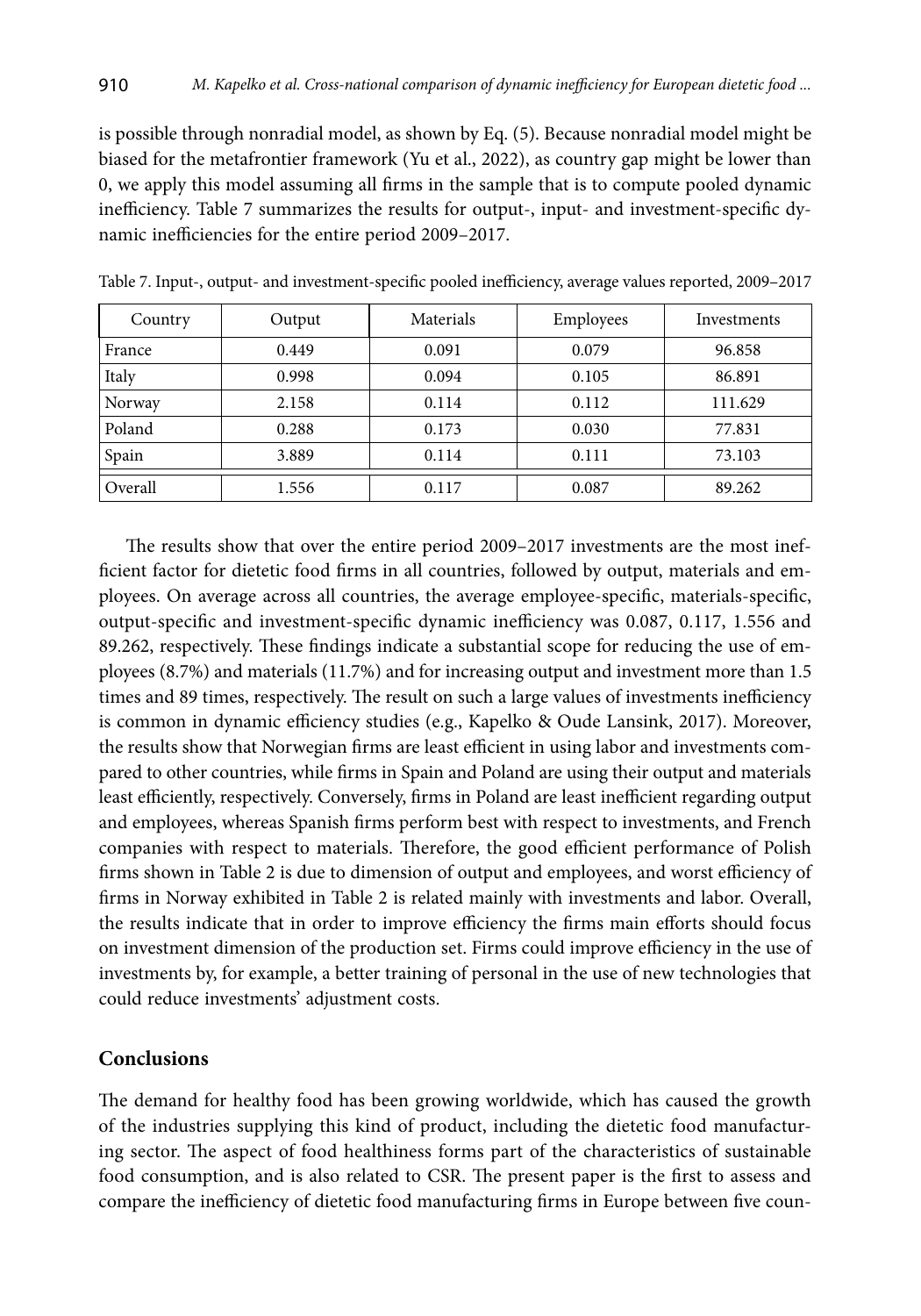tries representing Western, Southern, Eastern and Northern European regions. Given the potential importance of adjustment costs in this industry, the present study applied the dynamic measures of firm inefficiency using DEA. For this purpose, we used the concept of a metafrontier and analyzed the inefficiency differences between countries by estimating dynamic inefficiencies with regard to a metafrontier and a country-specific frontier, and computed the difference and gap between these frontiers. Furthermore, we applied recent results for testing the main assumptions of the DEA model. Given the increasing importance of European dietetic food industry as a result of consumer awareness for healthy foods, the study of the efficiency of this industry is essential. It is important for various business stakeholders, such as business managers and policy makers, to know how well production inputs are being converted into outputs and investments given the production technology, how firms are performing in changing economic conditions, and which policies to use in order to improve the performance.

The main findings of this study indicate that Polish dietetic food firms are the least dynamically inefficient among the countries analyzed. Polish firms are also among the least inefficient when assessed with regard to own-country benchmarks; hence, their managerial inefficiency is low. Another interesting result is that firms in Norway are the most inefficient when assessed with reference to all other countries, but are the least inefficient when evaluated against own-country benchmarks; as a consequence, their country gap (that is, program inefficiency) is the largest. Furthermore, managerial inefficiency dominates for firms in France and Italy, while program inefficiency is the main reason for pooled inefficiency for firms in Norway, Poland and Spain. We also find that dynamic inefficiency increased in the period related to global financial crisis, but started to recover afterwards. The analysis of the reasons for time variation in inefficiencies is worthy of further investigation. Finally, the results show that the main source of overall inefficiency were investments.

The results of this study could be of interest to dietetic food firm managers and policy makers. Assessing the differences in efficiency between European countries can provide benchmarking information for managers to improve the performance and competitiveness of firms. Cross-country benchmarking can also guide the implementation of reforms and policies. In particular, since firms in France and Italy suffer mostly from managerial inefficiency, the policies should be targeted at firms and improvement of performance within firms; for example, through education and training programs for managers. Our results also imply that policies for firms in Norway, Poland and Spain should focus on the improvements in the production environment, because their inefficiency is dominated by program inefficiency. This could be done, for example, by improvements in transport infrastructure, deregulation of financial markets or relaxing labor laws.

This study has not sought to cover all activities of firms devoted to offer dietetic food products. For example, dairy firms often offer many products under the label "dietetic food". The present study is limited in the sense that we have focused on firms whose main activity is concerned with the production of dietetic food, omitting firms that offer such foods in addition to their regular range of products. Therefore, future studies could analyze a broader range of food firms, including those for which dietetic food is not a main activity. As consumer needs are a powerful cause of innovations, the food industry is increasingly responding to changing consumer preferences by introducing innovations (European Commission,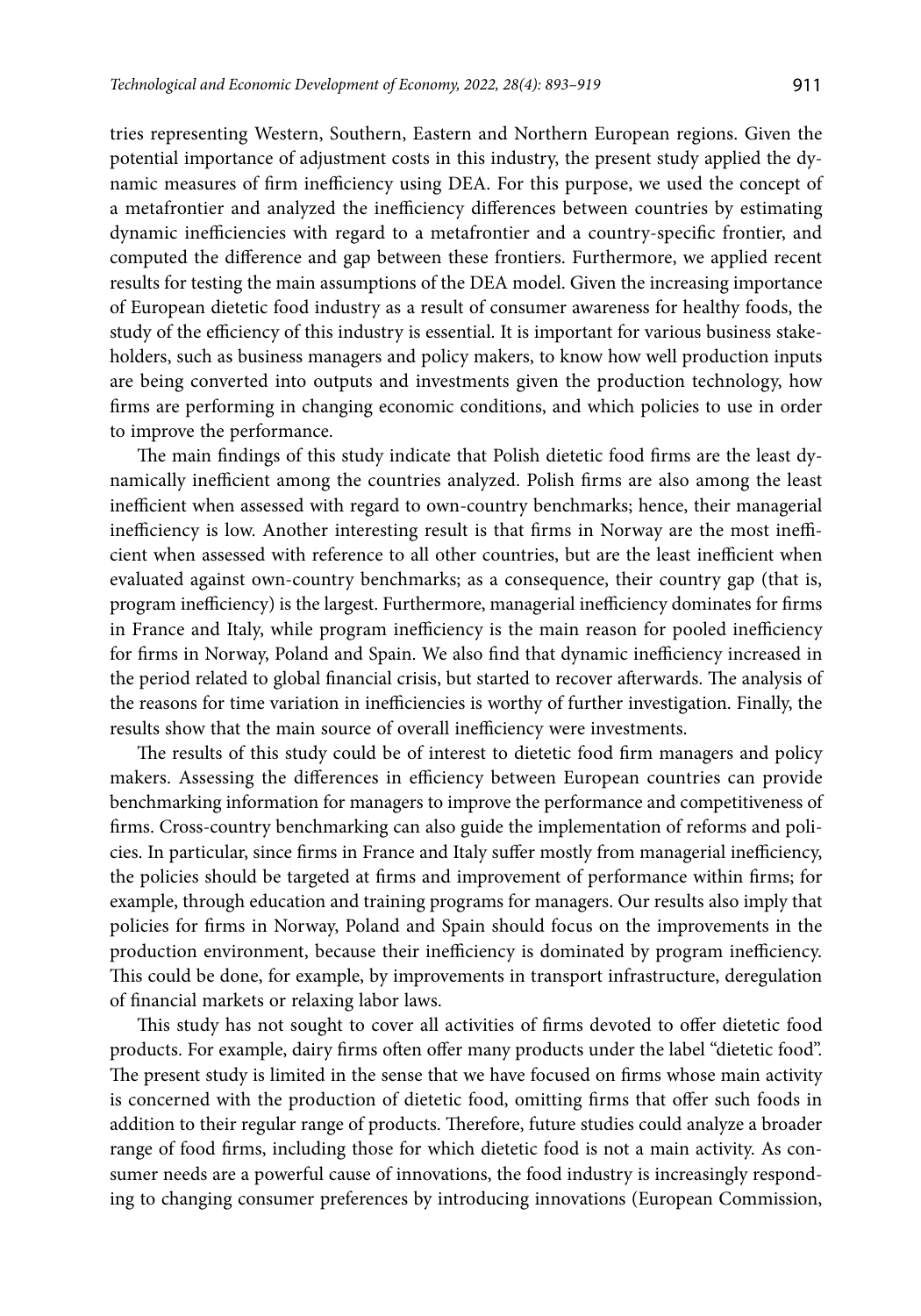2016). Hence, it would be interesting for future research to analyze the innovativeness of the European dietetic food industry and its relation to firm performance and efficiency. From the methodological point of view, future study could be extended towards economic inefficiency measures, considering optimal amounts of outputs and inputs consistent with profit maximization, along the proposal by Ang and Oude Lansink (2018). Also, dynamic productivity change over time could be assessed, exploiting the usage of dynamic Luenberger indicator of Oude Lansink et al. (2015) and extending it towards profit productivity change measures (Juo et al., 2015). As a future research, alternative methodologies could be used for comparing efficiency between groups of firms including proposals of Camanho and Dyson (2006) or Aparicio and Santin (2018). Since inputs and outputs often present some variability and imprecision in their measurement, future research could extend the conventional dynamic DEA model used in this study towards, for example, dynamic fuzzy DEA (for a static case, see Sengupta, 1992a, 1992b). Similarly, the DEA model we use treat firms as black boxes, without consideration of internal or linking activities, therefore the next step in the future analysis would be the extension towards dynamic network DEA model (see, Färe & Grosskopf, 1996). Both the application of fuzzy and network dynamic models would require a different dataset than the one used in this study. Finally, the current study opens up a future research area for comparing the efficiency of dietetic food industry with other branches of food manufacturing.

# **Acknowledgements**

We thank two anonymous reviewers and associate editor for providing constructive comments and help in improving the contents and presentation of this paper. This project is financed by the Ministry of Science and Higher Education in Poland under the program "Regional Initiative of Excellence" 2019–2022 project number 015/RID/2018/19 total funding amount 10721040.00 PLN. The first author acknowledges also the financial support from the National Science Centre in Poland grant no. 2016/23/B/HS4/03398. The calculations of adapted Li test were made at the Wroclaw Centre for Networking and Supercomputing [\(www.wcss.wroc.pl](http://www.wcss.wroc.pl)), grant no. 286.

# **Funding**

This project is financed by the Ministry of Science and Higher Education in Poland under the program "Regional Initiative of Excellence" 2019–2022 project number 015/RID/2018/19 total funding amount 10721040.00 PLN. The first author acknowledges also the financial support from the National Science Centre in Poland under grant no. 2016/23/B/HS4/03398.

## **Author contributions**

Conceptualization: M.K.; J.H.; data curation: M.K.; formal analysis: M.K.; funding acquisition: M.K.; J.H.; A.O.; A.P.; investigation: M.K.; methodology: M.K.; software: M.K.; validation: M.K.; visualization: M.K.; project administration: J.H.; writing – original draft: M.K.; writing - review & editing: M.K.; J.H.; A.O.; A.P.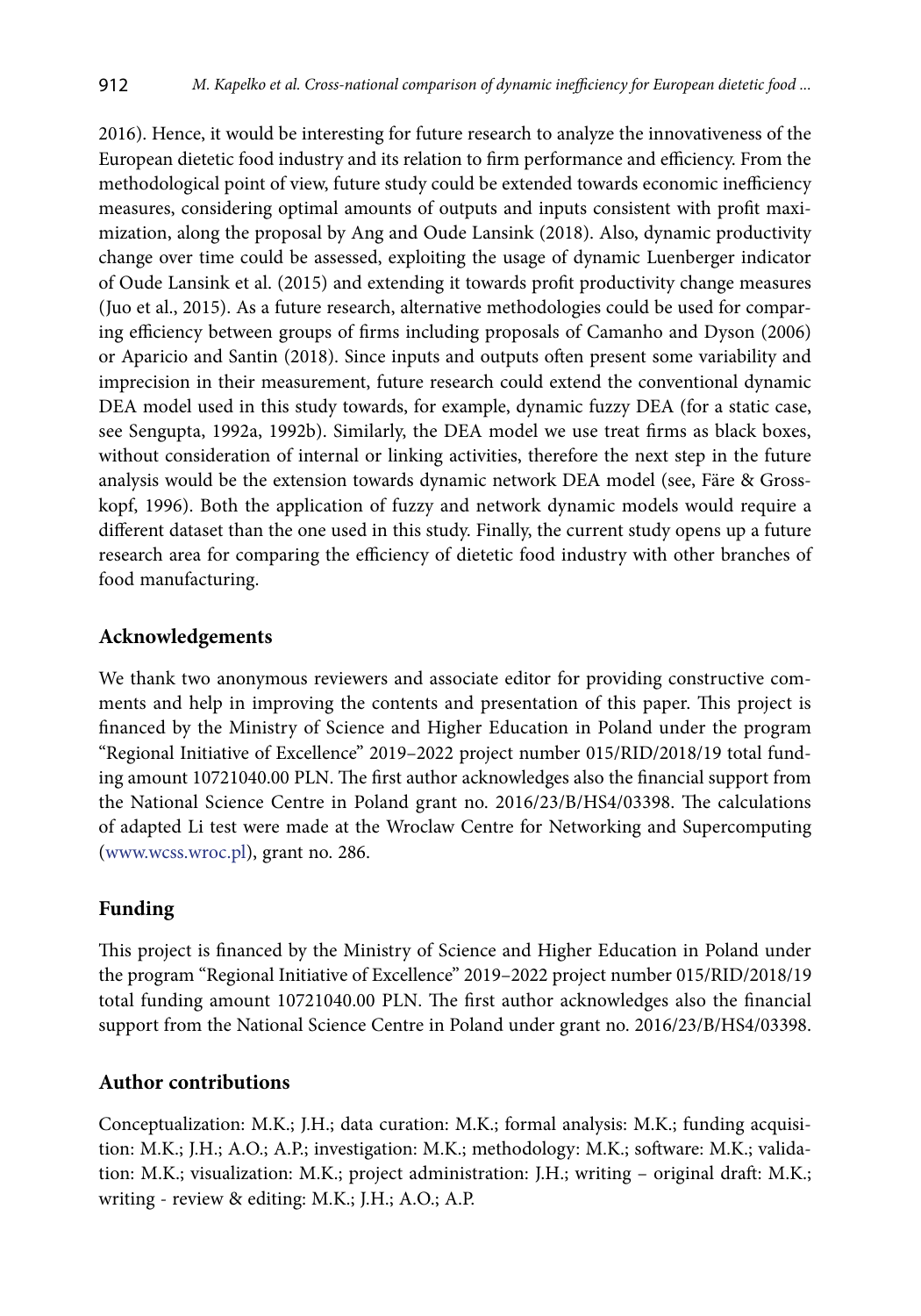## **Disclosure statement**

Authors don't have any competing financial, professional, or personal interests from other parties.

## **References**

- Afshin, A., Sur, P. J., Fay, K. A., Cornaby, L., Ferrara, G., Salama, J. S., & Afarideh, M. (2019). Health effects of dietary risks in 195 countries, 1990–2017: A systematic analysis for the Global Burden of Disease Study 2017. *The Lancet*, *393*(10184), 1958–1972. [https://doi.org/10.1016/S0140-6736\(19\)30041-8](https://doi.org/10.1016/S0140-6736(19)30041-8)
- Aigner, D. J., Lovell, C. A. K., & Schmidt, P. (1977). Formulation and estimation of stochastic frontier production function models. *Journal of Econometrics*, *6*(1), 21–37. [https://doi.org/10.1016/0304-4076\(77\)90052-5](https://doi.org/10.1016/0304-4076(77)90052-5)
- Ali, J., Singh, S. P., & Ekanem, E. (2009). Efficiency and productivity changes in the Indian food processing industry: Determinants and policy implications. *International Food and Agribusiness Management Review*, *12*, 43–66.
- Ang, F., & Oude Lansink, A. (2018). Decomposing dynamic profit inefficiency of Belgian dairy farms. *European Review of Agricultural Economics*, *45*(1), 81–99. <https://doi.org/10.1093/erae/jbx024>
- Aparicio, J., & Kapelko, M. (2019). Accounting for slacks to measure dynamic inefficiency in data envelopment analysis. *European Journal of Operational Research*, *278*(2), 463–471. <https://doi.org/10.1016/j.ejor.2018.08.045>
- Aparicio, J., & Santín, D. (2018). A note on measuring group performance over time with pseudopanels. *European Journal of Operational Research*, *267*(1), 227–235. <https://doi.org/10.1016/j.ejor.2017.11.049>
- Auer, B. R., & Schuhmacher, F. (2016). Do socially (ir)responsible investments pay? New evidence from international ESG data. *The Quarterly Review of Economics and Finance*, *59*, 51–62. <https://doi.org/10.1016/j.qref.2015.07.002>
- Baležentis, T., & Oude Lansink, A. (2020). Measuring dynamic biased technical change in Lithuanian cereal farms. *Agribusiness*, *36*(2), 208–225. <https://doi.org/10.1002/agr.21623>
- Baležentis, T., Misiūnas, A., & Baležentis, A. (2013). Efficiency and productivity change across the economic sectors in Lithuania (2000–2010): The DEA–MULTIMOORA approach. *Technological and Economic Development of Economy*, *19*(Supl 1), S191–S213. <https://doi.org/10.3846/20294913.2013.881431>
- Banker, R. D., Charnes, A., & Cooper, W. W. (1984). Some models for estimating technical and scale inefficiencies in Data Envelopment Analysis. *Management Science*, *30*(9), 1078–1092. <https://doi.org/10.1287/mnsc.30.9.1078>
- Battese, G. E, Prasada Rao, D. S., & O'Donnell, Ch. J. (2004). A metafrontier production function for estimation of technical efficiencies and technology gaps for firms operating under different technologies. *Journal of Productivity Analysis*, *21*, 91–103. <https://doi.org/10.1023/B:PROD.0000012454.06094.29>
- Boyd, G. A., & Doolin, M. (2021). An alternative approach to estimation of the energy efficiency gap in food processing. *Energy Efficiency*, *14*(3), 1–22. <https://doi.org/10.1007/s12053-021-09942-3>
- Bragazzi, N. L., Martini, M., Saporita, T. C., Nucci, D., Gianfredi, V., Maddalo, F., Di Capua, A. M., Tovani, F., & Marensi, L. (2017). Nutraceutical and functional food regulations in the European Union. In D. Bagchi & S. Nair (Eds.), *Developing new functional food and nutraceutical products* (pp. 309–322). Academic Press. <https://doi.org/10.1016/B978-0-12-802780-6.00017-1>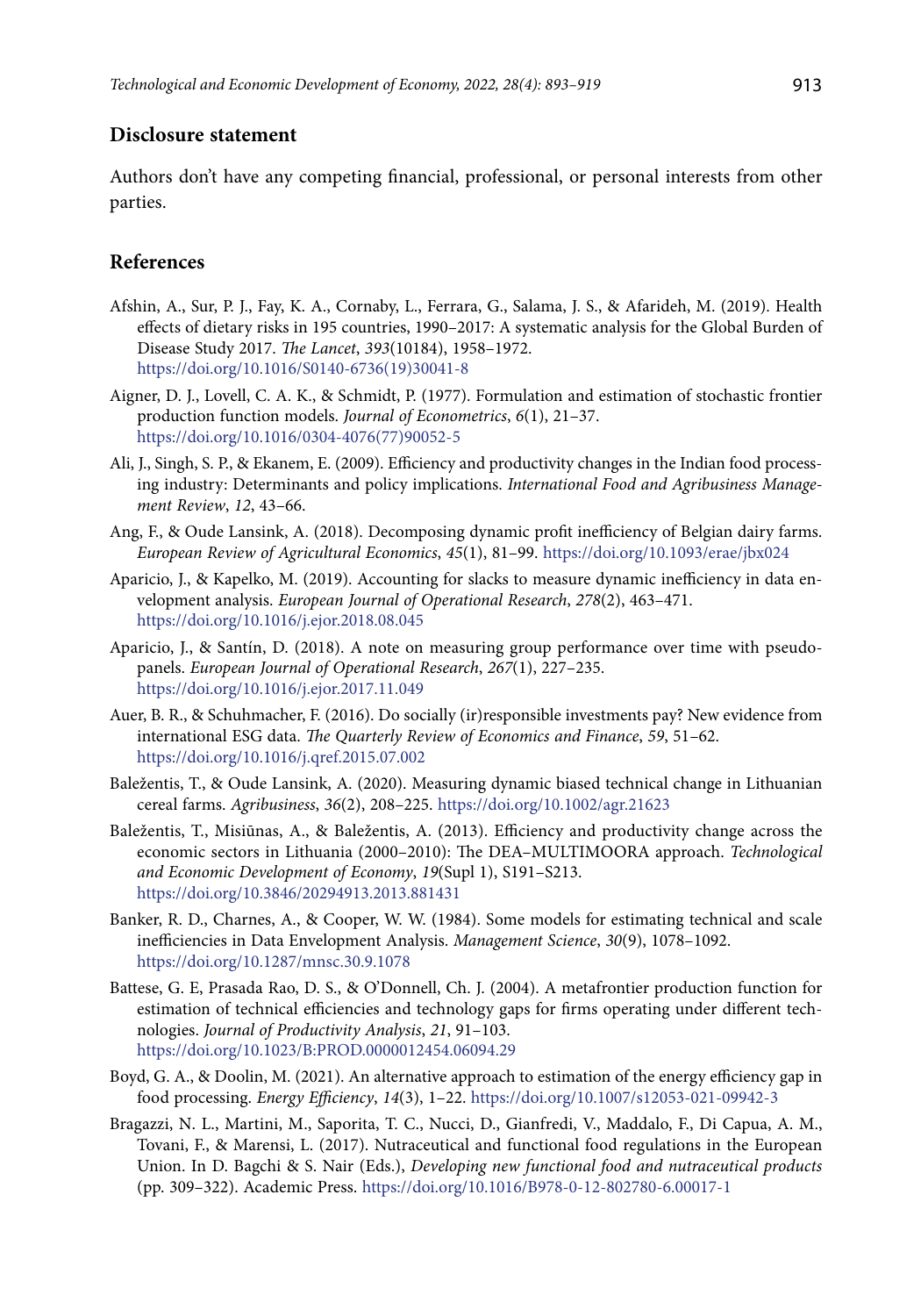- Camanho, A. S., & Dyson, R. G. (2006). Data envelopment analysis and Malmquist indices for measuring group performance. *Journal of Productivity Analysis*, *26*(1), 35–49. https://doi.org/10.1007/s11123-006-0004-8
- Carlucci, F. V., Lemos, S. V., Junior, A. P. S., & Rebehy, P. C. P. W. (2021). Environmental, field and impurity factors to increase the agricultural performance of Brazilian and Australian sugarcane mills. *Clean Technologies and Environmental Policy*, *23*, 2083–2100. <https://doi.org/10.1007/s10098-021-02105-z>
- Chambers, R. G., Chung, Y., & Färe, R. (1998). Profit, directional distance functions, and Nerlovian efficiency. *Journal of Optimization Theory and Applications*, *98*, 351–364. <https://doi.org/10.1023/A:1022637501082>
- Charnes, A., Cooper, W. W., & Rhodes, E. (1978). Measuring the efficiency of Decision Making Units. *European Journal of Operational Research*, *2*(6), 429–444. [https://doi.org/10.1016/0377-2217\(78\)90138-8](https://doi.org/10.1016/0377-2217(78)90138-8)
- Charnes, A., Cooper, W. W., & Rhodes, E. (1981). Evaluating program and managerial efficiency: An application of Data Envelopment Analysis to program follow through. *Management Science*, *27*(6), 668–697. <https://doi.org/10.1287/mnsc.27.6.668>
- Chen, C. M. (2009). A network-DEA model with new efficiency measures to incorporate the dynamic effect in production networks. *European Journal of Operational Research*, *194*(3), 687–699. <https://doi.org/10.1016/j.ejor.2007.12.025>
- Čechura, L., & Žáková Kroupová, Z. (2021). Technical efficiency in the European dairy industry: Can we observe systematic failures in the efficiency of input use? *Sustainability*, *13*(4), 1830. <https://doi.org/10.3390/su13041830>
- Dios-Palomares, R., & Martínez-Paz, J. M. (2011). Technical, quality and environmental efficiency in the olive oil industry. *Food Policy*, *36*(4), 526–534. <https://doi.org/10.1016/j.foodpol.2011.04.001>
- Domínguez Díaz, L., Fernández-Ruiz, V., & Cámara, M. (2020). An international regulatory review of food health-related claims in functional food products labeling. *Journal of Functional Foods*, *68*, 103896. <https://doi.org/10.1016/j.jff.2020.103896>
- Drożdż, J., Mroczek, R., Tereszczuk, M., & Urban, R. (2014). *Polish food industry in 2008–2013*. Institute of Agricultural and Food Economics, National Research Institute. Retrieved May 9, 2020, from https://ierigz.waw.pl/download/18474-r-117.1\_mroczek\_b5.pdf
- Dyson, R. G., Allen, R., Camanho, A. S., Podinovski, V. V., Sarrico, C. S., & Shale, E. A. (2001). Pitfalls and protocols in DEA. *European Journal of Operational Research*, *132*(2), 245–259. [https://doi.org/10.1016/S0377-2217\(00\)00149-1](https://doi.org/10.1016/S0377-2217(00)00149-1)
- El Bilali, H., Callenius, C., Strassner, C., & Probst, L. (2019). Food and nutrition security and sustainability transitions in food systems. *Food and Energy Security*, *8*(2), e00154. <https://doi.org/10.1002/fes3.154>
- Esteve-Llorens, X., Martin-Gamboa, M., Iribarren, D., Moreira, M. T., Feijoo, G., & Gonzalez-Garcia, S. (2020). Efficiency assessment of diets in the Spanish regions: A multi-criteria cross-cutting approach. *Journal of Cleaner Production*, *242*, 118491. <https://doi.org/10.1016/j.jclepro.2019.118491>
- European Commission. (2016). *The competitive position of the European food and drink industry*. Publications Office of the European Union. Retrieved June 10, 2020, from https://ec.europa.eu/docsroom/documents/15496/attachments/1/translations/en/renditions/native
- European Parliament, & Council of the European Union. (2009). *Directive 2009*/*39*/*EC of the European Parliament and of the Council of 6 May 2009 on foodstuffs intended for particular nutritional uses.* Official Journal of the European Union. https://eur-lex.europa.eu/legal-content/en/ ALL/?uri=CELEX%3A32009L0039
- European Parliament, & Council of the European Union. (2013). *Regulation* (*EU*) *no 609*/*2013 of the European Parliament and of the Council of 12 June 2013 on food intended for infants and young children*,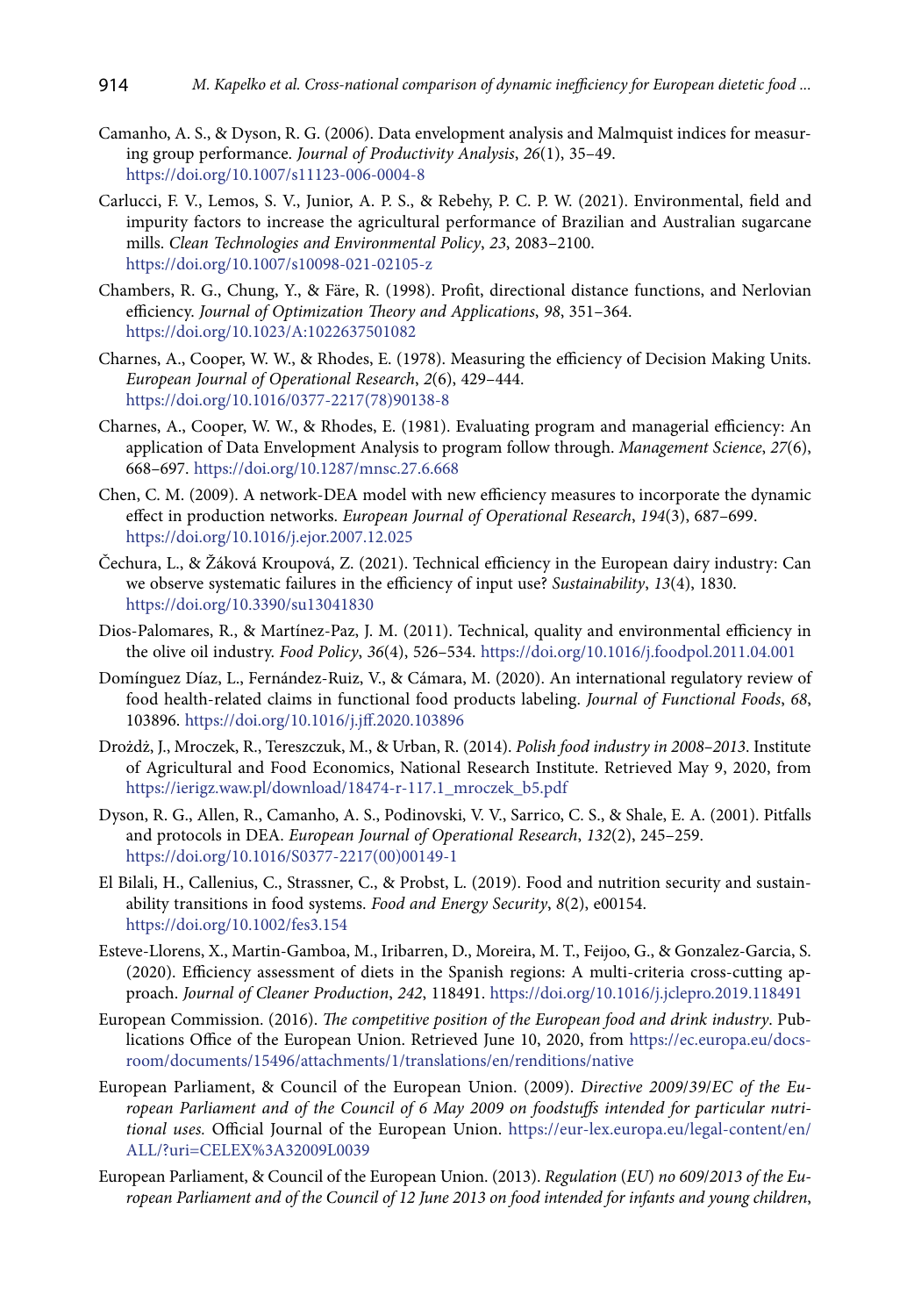*food for special medical purposes*, *and total diet replacement for weight control*. Official Journal of the European Union. https://eur-lex.europa.eu/legal-content/EN/ALL/?uri=CELEX%3A32013R0609

- Eurostat. (2008). NACE Rev. 2. *Statistical classification of economic activities in the European Community*. Office for Official Publications of the European Communities. Retrieved March 10, 2020, from https://ec.europa.eu/eurostat/documents/3859598/5902521/KS-RA-07-015-EN.PDF
- Eurostat. (2020a). *Structural business statistics*. Retrieved January 10, 2020, from https://ec.europa.eu/ eurostat/web/structural-business-statistics/data/database
- Eurostat. (2020b). *Short term business statistics*. Retrieved January 10, 2020, from https://ec.europa.eu/ eurostat/web/short-term-business-statistics/data/database
- Färe, R., & Grosskopf, S. (1996). *Intertemporal production frontiers: With dynamic DEA*. Kluwer Academic Publishers. <https://doi.org/10.1007/978-94-009-1816-0>
- Farrell, M. J. (1957). The measurement of productive efficiency. *Journal of the Royal Statistical Society*, *Series A: General*, *120*(3), 253–281.<https://doi.org/10.2307/2343100>
- Food and Agriculture Organization. (2010). Sustainable diets and biodiversity. Directions and solutions for policy, research and action. In B. Burlingame & S. Dernini (Eds.), *Proceedings of the International Scientific Symposium Biodiversity and Sustainable Diets United against Hunger*. Food and Agricultural Organization Headquarters, Rome.
- Fukuyama, H., & Weber, W. L. (2017). Measuring bank performance with a dynamic network Luenberger indicator. *Annals of Operations Research*, *250*(1), 85–104. <https://doi.org/10.1007/s10479-015-1922-5>
- Gardijan, M., & Lukač, Z. (2018). Measuring the relative efficiency of the food and drink industry in the chosen EU countries using the data envelopment analysis with missing data. *Central European Journal of Operations Research*, *26*(3), 695–713. <https://doi.org/10.1007/s10100-018-0540-0>
- Giokas, D., Eriotis, N., & Dokas, I. (2015). Efficiency and productivity of the food and beverage listed firms in the pre-recession and recessionary periods in Greece. *Applied Economics*, *47*(19), 1927– 1941. <https://doi.org/10.1080/00036846.2014.1002886>
- Gołaś, Z., & Bieniasz, A. (2016). Empirical analysis of the influence of inventory management on financial performance in the food industry in Poland. *Inzinerine Ekonomika-Engineering Economics*, *27*(3), 264–275. <https://doi.org/10.5755/j01.ee.27.3.5933>
- Hansson, H., Manevska-Tasevska, G., & Asmild, M. (2020). Rationalising inefficiency in agricultural production – the case of Swedish dairy agriculture. *European Review of Agricultural Economics*, *47*(1), 1–24. <https://doi.org/10.1093/erae/jby042>
- Headey, D. (2011). Rethinking the global food crisis: The role of trade shocks. *Food Policy*, *36*(2), 136–146. <https://doi.org/10.1016/j.foodpol.2010.10.003>
- Health Council of the Netherlands. (2011). *Guidelines for a healthy diet: The ecological perspective*. No. 2011/08E. Hague. Retrieved September 10, 2020, from https://www.healthcouncil.nl/binaries/ healthcouncil/documents/advisory-reports/2011/06/16/guidelines-for-a-healthy-diet-the-ecological-perspective/advisory-report.pdf
- Herath, D., Cranfield, J., Henson, S., & Sparling, D. (2008). Firm, market, and regulatory factors influencing innovation and commercialization in Canada's functional food and nutraceutical sector. *Agribusiness: An International Journal*, *24*(2), 207–230.<https://doi.org/10.1002/agr.20156>
- Hsu, L. C. (2015). Using a decision-making process to evaluate efficiency and operating performance for listed semiconductor companies. *Technological and Economic Development of Economy*, *21*(2), 301–331. <https://doi.org/10.3846/20294913.2013.876689>
- Juo, J. C., Fu, T. T., Yu, M. M., & Lin, Y. H. (2015). Profit-oriented productivity change. *Omega*, *57*, 176–187. <https://doi.org/10.1016/j.omega.2015.04.013>
- Kapelko, M. (2017). Dynamic versus static inefficiency assessment of the Polish meat-processing in-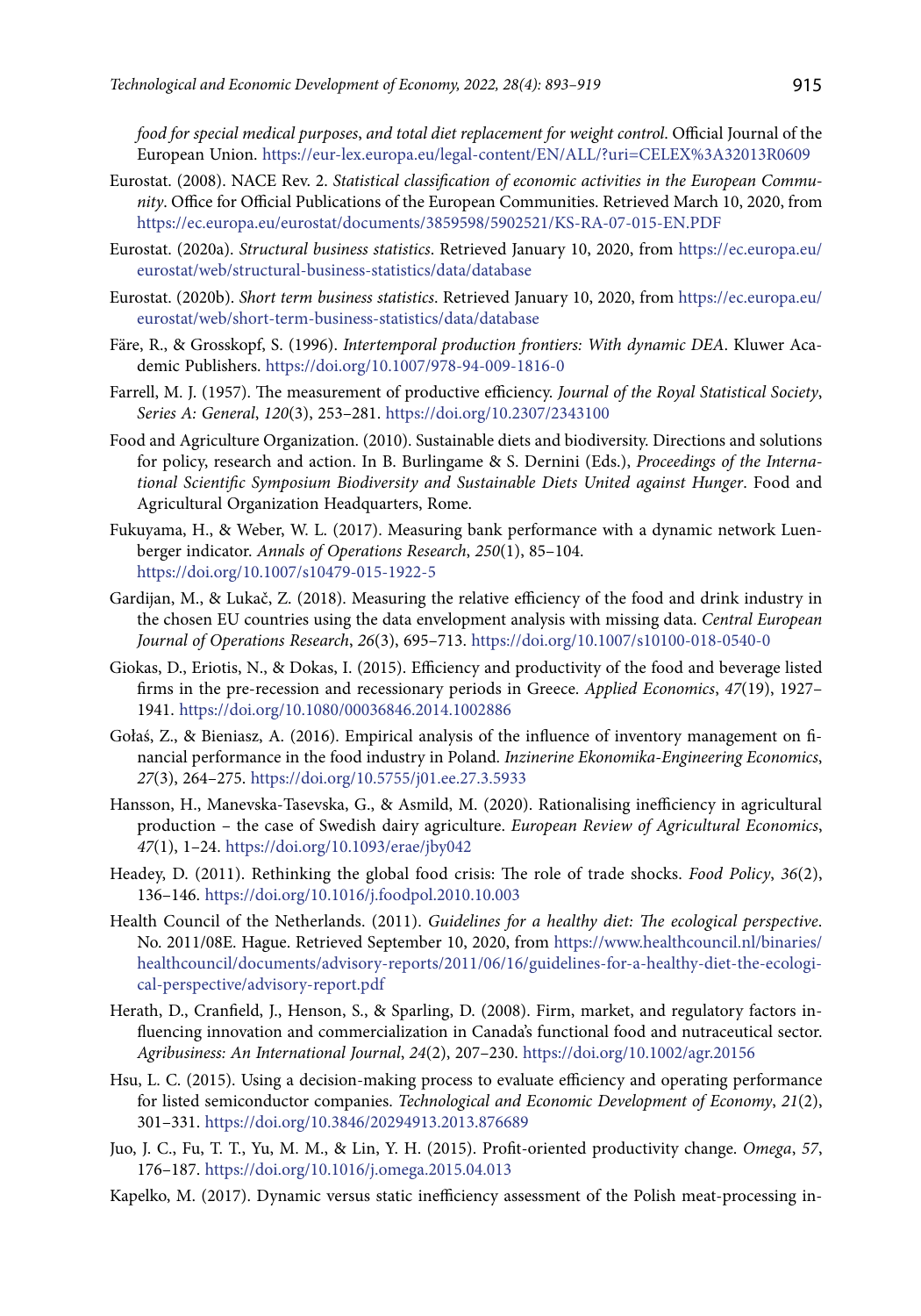dustry in the aftermath of the European Union integration and financial crisis. *Agribusiness: An International Journal*, *33*(4), 505–521. <https://doi.org/10.1002/agr.21515>

- Kapelko, M., & Oude Lansink, A. (2017). Dynamic multi-directional inefficiency analysis of European dairy manufacturing firms. *European Journal of Operational Research*, *257*(1), 338–344. <https://doi.org/10.1016/j.ejor.2016.08.009>
- Kapelko, M., & Oude Lansink, A. (2018). Managerial and program inefficiency for European meat manufacturing firms: A dynamic multidirectional inefficiency analysis approach. *Journal of Productivity Analysis*, *49*(1), 25–36.<https://doi.org/10.1007/s11123-017-0519-1>
- Kapelko, M., Oude Lansink, A., & Stefanou, S. E. (2014). Assessing dynamic inefficiency of the Spanish construction sector pre- and post-financial crisis. *European Journal of Operational Research*, *237*(1), 349–357. <https://doi.org/10.1016/j.ejor.2014.01.047>
- Kapelko, M., Oude Lansink, A., & Stefanou, S. E. (2017). Input‐specific dynamic productivity change: Measurement and application to European dairy manufacturing firms. *Journal of Agricultural Economics*, *68*(2), 579–599. <https://doi.org/10.1111/1477-9552.12188>
- Kapya, D., Conradie, B., & Black, A. (2018). Can agro-processing lead re-industrialisation in Sub-Saharan Africa? A two-stage approach to productivity analysis. *African Journal of Agricultural and Resource Economics*, *13*(3), 199–208.
- Kearney, J. (2010). Food consumption trends and drivers. *Philosophical Transactions of the Royal Society B: Biological Sciences*, *365*(1554), 2793–2807. <https://doi.org/10.1098/rstb.2010.0149>
- Kedžo, M. G., & Lukač, Z. (2021). The financial efficiency of small food and drink producers across selected European Union countries using data envelopment analysis. *European Journal of Operational Research*, *291*(2), 586–600. <https://doi.org/10.1016/j.ejor.2020.01.066>
- Kerstens, K., O'Donnell, C., & Van de Woestyne, I. (2019). Metatechnology frontier and convexity: A restatement. *European Journal of Operational Research*, *275*(2), 780–792. <https://doi.org/10.1016/j.ejor.2018.11.064>
- Kneip, A., Park, B. U., & Simar, L. (1998). A note on the convergence of nonparametric DEA estimators for production efficiency scores. *Econometric Theory*, *14*(6), 783–793. <https://doi.org/10.1017/S0266466698146042>
- Kneip, A., Simar, L., & Wilson, P. W. (2015). When bias kills the variance: Central limit theorems for DEA and FDH efficiency scores. *Econometric Theory*, *31*(2), 394–422. <https://doi.org/10.1017/S0266466614000413>
- Kneip, A., Simar, L., & Wilson, P. W. (2016). Testing hypotheses in nonparametric models of production. *Journal of Business* & *Economic Statistics*, *34*(3), 435–456. <https://doi.org/10.1080/07350015.2015.1049747>
- Kowalski, A., & Wigier, M. (2014). *Competitiveness of the Polish food economy in the conditions of globalization and European integration*. Institute of Agricultural and Food Economics, National Research Institute, Warsaw. Retrieved May 9, 2020, from https://www.ierigz.waw.pl/download/18898-r-147.1\_\_b5.pdf
- Küster-Boluda, I., & Vidal-Capilla, I. (2017). Consumer attitudes in the election of functional foods. *Spanish Journal of Marketing – ESIC*, *21*(Suppl 1), 65–79. <https://doi.org/10.1016/j.sjme.2017.05.002>
- Lambarraa, F., Stefanou, S., & Gil, S. M. (2016). The analysis of irreversibility, uncertainty and dynamic technical inefficiency on the investment decision in the Spanish olive sector. *European Review of Agricultural Economics*, *43*(1), 59–77. <https://doi.org/10.1093/erae/jbv006>
- Leibenstein, H. (1973). Competition and X-efficiency: Reply. *Journal of Political Economy*, *81*(3), 765– 777. <https://doi.org/10.1086/260073>
- Levchenko, A. A., Lewis, L. T., & Tesar, L. L. (2010). The collapse of international trade during the 2008–09 crisis: In search of the smoking gun. *IMF Economic Review*, *58*(2), 214–253. <https://doi.org/10.1057/imfer.2010.11>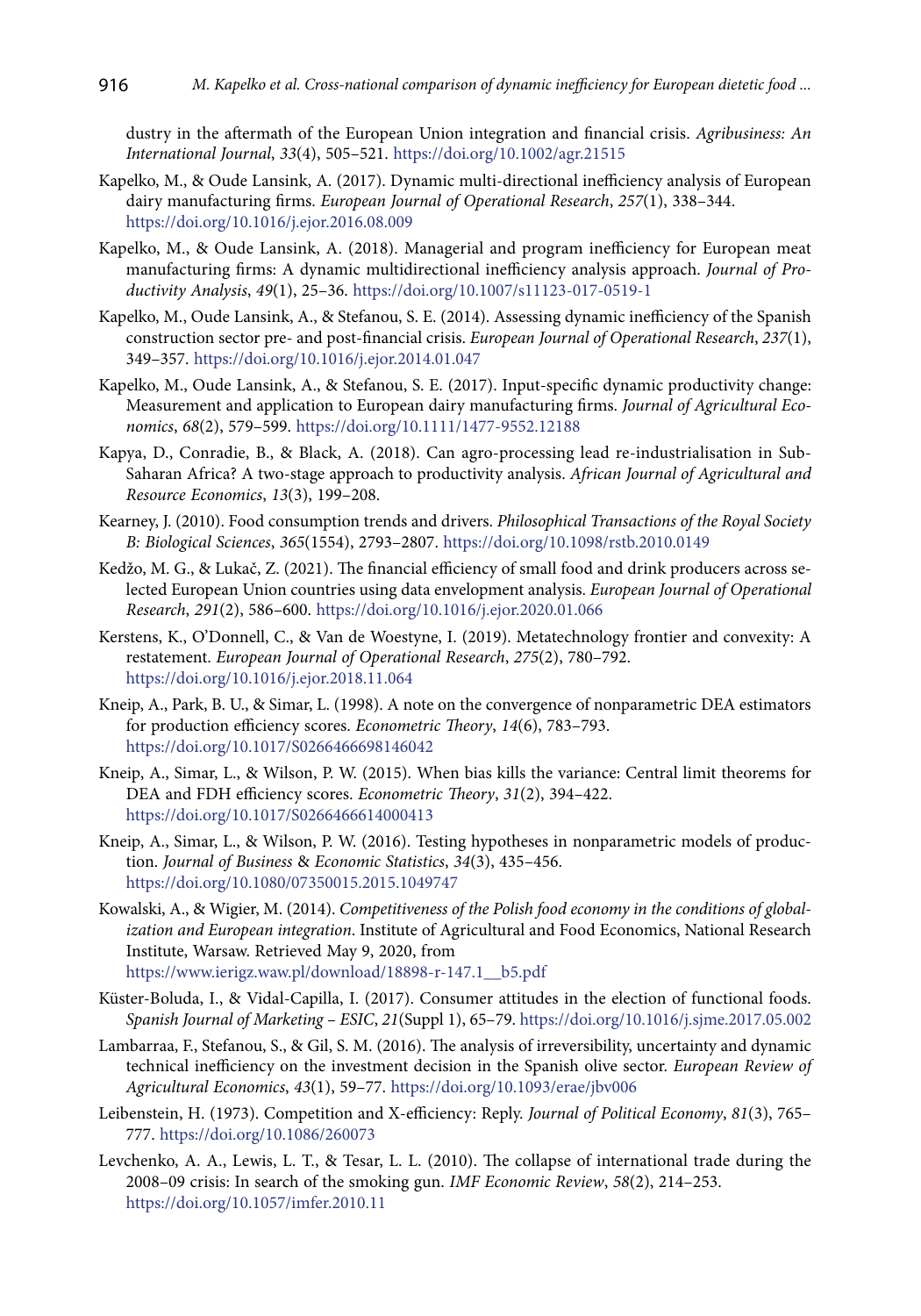- Li, Q. (1996). Nonparametric testing of closeness between two unknown distribution functions. *Econometric Reviews*, *15*(3), 261–274. <https://doi.org/10.1080/07474939608800355>
- Li, T., Baležentis, T., Cao, L., Zhu, J., Štreimikienė, D., & Melnikienė, R. (2018). Technical change directions of China's grain production: application of the bias-corrected Malmquist indices. *Technological and Economic Development of Economy*, *24*(5), 2065–2082. <https://doi.org/10.3846/20294913.2017.1352050>
- López, F. J., Ho, J. C., & Ruiz-Torres, A. J. (2016). A computational analysis of the impact of correlation and data translation on DEA efficiency scores. *Journal of Industrial and Production Engineering*, *33*(3), 192–204. <https://doi.org/10.1080/21681015.2015.1136704>
- Luenberger, D. G. (1992a). New optimality principles for economic efficiency and equilibrium. *Journal of Optimization Theory and Applications*, *75*(2), 221–264. <https://doi.org/10.1007/BF00941466>
- Luenberger, D. G. (1992b). Benefit functions and duality. *Journal of Mathematical Economics*, *21*(5), 461–481. [https://doi.org/10.1016/0304-4068\(92\)90035-6](https://doi.org/10.1016/0304-4068(92)90035-6)
- Martínez-Victoria, M., Maté‐Sánchez-Val, M., & Oude Lansink, A. (2019). Spatial dynamic analysis of productivity growth of agri-food companies. *Agricultural Economics*, *50*(3), 315–327. <https://doi.org/10.1111/agec.12486>
- Minviel, J. J., & Sipiläinen, T. (2021). A dynamic stochastic frontier approach with persistent and transient inefficiency and unobserved heterogeneity. *Agricultural Economics*, *52*(4), 575–589. <https://doi.org/10.1111/agec.12636>
- Morrison-Paul, C. J. (1997). Structural change, capital investment and productivity in the food processing industry. *American Journal of Agricultural Economics*, *79*(1), 110–125. <https://doi.org/10.2307/1243947>
- Morrison-Paul, C. J., & Siegel, D. S. (2006). Corporate social responsibility and economic performance. *Journal of Productivity Analysis*, *26*(3), 207–2011. <https://doi.org/10.1007/s11123-006-0016-4>
- Mulwa, M. R., Emrouznejad, A., & Murithi, F. M. (2009). Impact of liberalization on efficiency and productivity of sugar industry in Kenya. *Journal of Economic Studies*, *36*(3), 250–264. https://doi.org/10.1108/01443580910983843
- Namiotko, V., & Baležentis, T. (2017). Dynamic efficiency under investment spikes in Lithuanian cereal and dairy farms. *Economics and Sociology*, *10*(2), 33–46. <https://doi.org/10.14254/2071-789X.2017/10-2/3>
- Nemoto, J., & Goto, M. (2003). Measurement of dynamic efficiency in production: an application of data envelopment analysis to Japanese electric utilities. *Journal of Productivity Analysis*, *19*, 191–210. <https://doi.org/10.1023/A:1022805500570>
- Niavis, S., Tamvakis, N., Manos, B., & Vlontzos, G. (2018). Assessing and explaining the efficiency of extensive olive oil farmers: The case of Pelion peninsula in Greece. *Agriculture*, *8*(2), 25. <https://doi.org/10.3390/agriculture8020025>
- Nystrand, B. T., & Olsen, S. O. (2020). Consumers' attitudes and intentions toward consuming functional foods in Norway. *Food Quality and Preference*, *80*, 103827. <https://doi.org/10.1016/j.foodqual.2019.103827>
- O'Donnell, Ch. J., Prasada Rao, D. S., & Battese, G. E. (2008). Metafrontier frameworks for the study of firm-level efficiencies and technology ratios. *Empirical Economics*, *34*, 231–255. <https://doi.org/10.1007/s00181-007-0119-4>
- Oude Lansink, A., Stefanou, S., & Serra, T. (2015). Primal and dual dynamic Luenberger productivity indicators. *European Journal of Operational Research*, *241*(2), 555–563. <https://doi.org/10.1016/j.ejor.2014.09.027>
- Park, B. U., Simar, L., & Weiner, C. (2000). FDH efficiency scores for productivity efficiency scores: Asymptotic properties. *Econometric Theory*, *16*(6), 855–877. <https://doi.org/10.1017/S0266466600166034>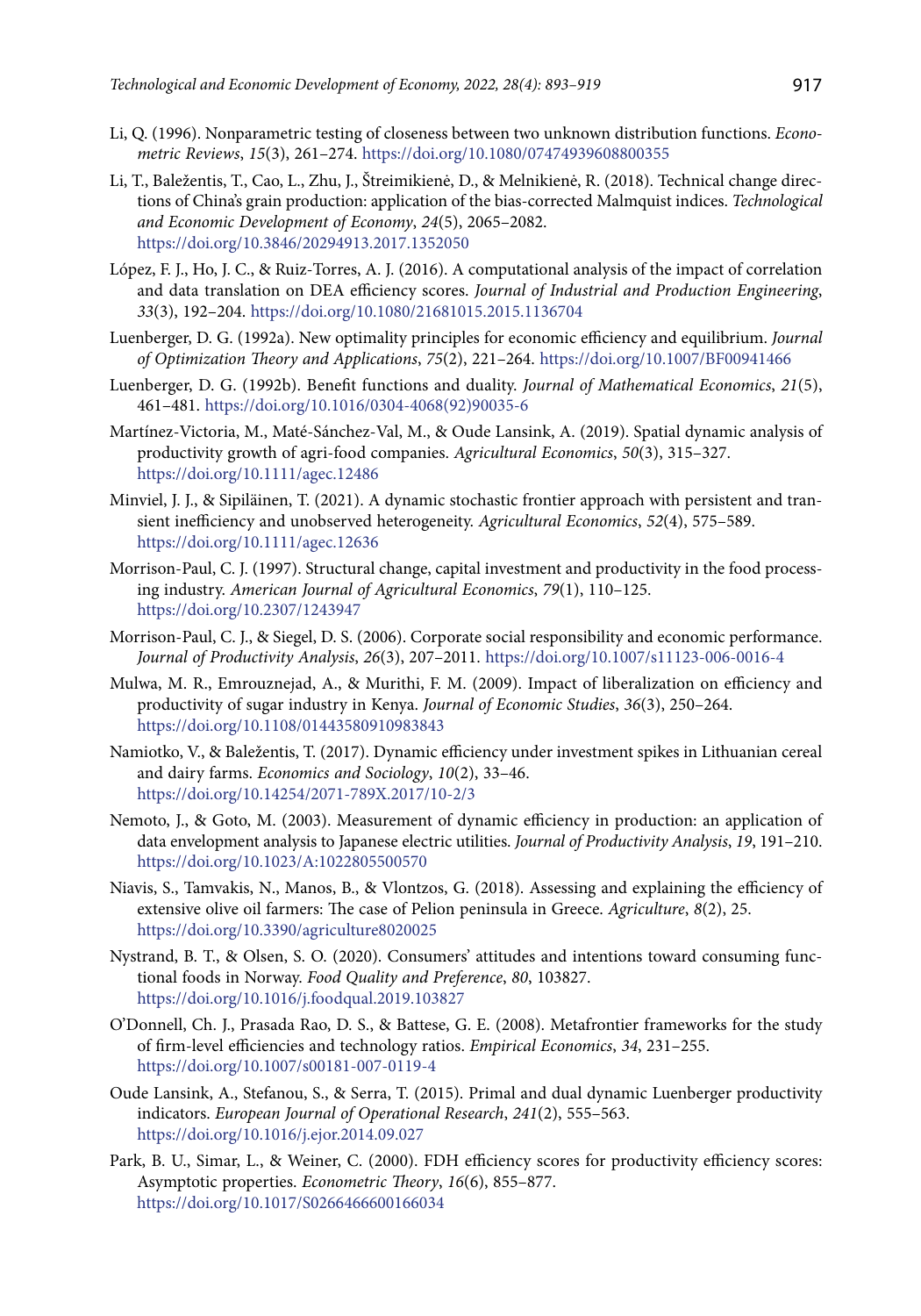- Ramcilovic-Suominen, S., & Pülzl, H. (2018). Sustainable development a "selling point" of the emerging EU bioeconomy policy framework? *Journal of Cleaner Production*, *172*, 4170–4180. <https://doi.org/10.1016/j.jclepro.2016.12.157>
- Rezitis, A. N., & Kalantzi, M. A. (2016). Investigating technical efficiency and its determinants by data envelopment analysis: An application in the Greek food and beverages manufacturing industry. *Agribusiness: An International Journal*, *32*(2), 254–271. <https://doi.org/10.1002/agr.21432>
- Rudinskaya, T. (2017). Heterogeneity and efficiency of food processing companies in the Czech Republic. *Agricultural Economics*, *63*(9), 411–420. <https://doi.org/10.17221/1/2016-AGRICECON>
- Rungsuriyawiboon, S., & Stefanou, S. E. (2007). Dynamic efficiency estimation: an application to U.S. electric utilities. *Journal of Business and Economic Statistics*, *25*(2), 226–238. <https://doi.org/10.1198/073500106000000288>
- Sengupta, J. K. (1992a). A fuzzy systems approach in data envelopment analysis. *Computers* & *Mathematics with Applications*, *24*(8–9), 259–266. [https://doi.org/10.1016/0898-1221\(92\)90203-T](https://doi.org/10.1016/0898-1221(92)90203-T)
- Sengupta, J. K. (1992b). Measuring efficiency by a fuzzy statistical approach. *Fuzzy Sets and Systems*, *46*(1), 73–80. [https://doi.org/10.1016/0165-0114\(92\)90268-9](https://doi.org/10.1016/0165-0114(92)90268-9)
- Serra, T., Oude Lansink, A., & Stefanou, S. E. (2011). Measurement of dynamic efficiency: a directional distance function parametric approach. *American Journal of Agricultural Economics*, *93*(3), 756–767. <https://doi.org/10.1093/ajae/aaq175>
- Setiawan, M. (2019). Dynamic productivity growth and its determinants in the Indonesian food and beverages industry. *International Review of Applied Economics*, *33*(6), 774–788. <https://doi.org/10.1080/02692171.2019.1606900>
- Setiawan, M., Emvalomatis, G., & Oude Lansink, A. (2012). The relationship between technical efficiency and industrial concentration: Evidence from the Indonesian food and beverages industry. *Journal of Asian Economics*, *23*(4), 466–475. <https://doi.org/10.1016/j.asieco.2012.01.002>
- Shee, A., & Stefanou, S. E. (2015). Endogeneity corrected stochastic production frontier and technical efficiency. *American Journal of Agricultural Economics*, *97*(3), 939–952. <https://doi.org/10.1093/ajae/aau083>
- Shephard, R. W. (1953). *Cost and production functions*. Princeton University Press.
- Silva, E., & Stefanou, S. E. (2003). Nonparametric dynamic production analysis and the theory of cost. *Journal of Productivity Analysis*, *19*, 5–32.<https://doi.org/10.1023/A:1021865018717>
- Silva, E., & Stefanou, S. E. (2007). Dynamic efficiency measurement: Theory and application. *American Journal of Agricultural Economics*, *89*(2), 398–419.<https://doi.org/10.1111/j.1467-8276.2007.00999.x>
- Silva, E., Oude Lansink, A., & Stefanou, S. E. (2015). The adjustment-cost model of the firm: Duality and productive efficiency. *International Journal of Production Economics*, *168*, 245–256. <https://doi.org/10.1016/j.ijpe.2015.06.027>
- Silva, E., Oude Lansink, A., & Stefanou, S. E. (2021). *Dynamic efficiency and productivity measurement*. Oxford University Press. <https://doi.org/10.1093/oso/9780190919474.001.0001>
- Simar, L. (2003). Detecting outliers in frontier models: A simple approach. *Journal of Productivity Analysis*, *20*(3), 391–424. <https://doi.org/10.1023/A:1027308001925>
- Simar, L., & Wilson, P. W. (2020). Hypothesis testing in nonparametric models of production using multiple sample splits. *Journal of Productivity Analysis*, *53*, 287–303. <https://doi.org/10.1007/s11123-020-00574-w>
- Simar, L., & Zelenyuk, V. (2006). On testing equality of distributions of technical efficiency scores. *Econometric Reviews*, *25*(4), 497–522. <https://doi.org/10.1080/07474930600972582>
- Skuland, S. E. (2015). Healthy eating and barriers related to social class. The case of vegetable and fish consumption in Norway. *Appetite*, *92*, 217–226. <https://doi.org/10.1016/j.appet.2015.05.008>